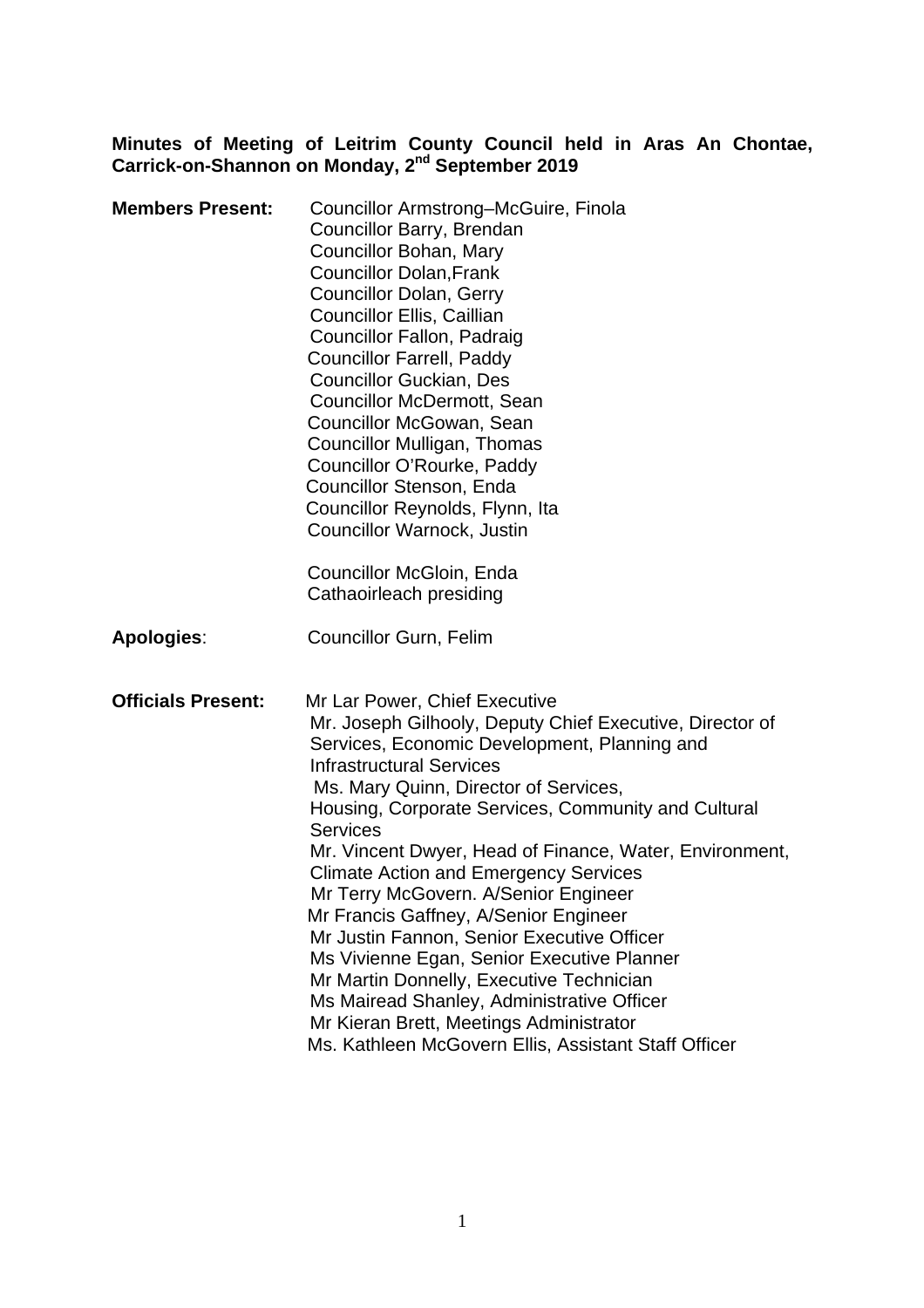# **19/140**

#### **02/09/2019 Votes of Sympathy**

The Members extended a vote of sympathy to the following:

- The Gill Family, Foxborough, Drumsna on the death of Daniel Gill, R.I.P.
- Mr & Mrs Tommy McCormack, Tarmon, Ballinamore, Co Leitrim on the death of Tommy Spike McCormack R.I.P.
- Mrs Mary O'Boyle, Park Drive, Carrick-on-Shannon on the death of Brian O'Boyle R.I.P.
- Martin & Bernadette Talbot & Family, Corbally, Carrick-on-Shannon, Co Leitrim on the death of Sarah Talbot R.I.P.
- Claire Cull, Hilly Road, Drumcoura, Drumshanbo, Co Leitrim on the death of James Cull R.I.P.
- Michael & Judith Bohan, Shannon View, Rossy, Keshcarrigan, Co Leitrim on the death of Daniel John Bohan R.I.P.
- Maureen Reynolds, Coolebawn, Mohill, Co Leitrim on the death of John Reynolds R.I.P.
- The Lawrence Family, Aughadrumderg, Mohill on the death of Frank Lawrence R.I.P.

# **19/141**

## **02/09/2019 Deimhniu Miontuairisci**

## **Proposed by Councillor Enda Stenson, seconded by Councillor Sean McGowan and RESOLVED:**

"That the Minutes of Leitrim County Council Meeting held in Aras An Chontae, Carrick-o-Shannon, Co Leitrim on Monday, 1<sup>st</sup> July 2019 be adopted".

Councillor Des Guckian queried if a workshop was taking place following this meeting as agreed at the  $1<sup>st</sup>$  July 2019 Council meeting.

Mr Lar Power, Chief Executive advised that this workshop would take place on Monday, 23<sup>rd</sup> September 2019 from 11.30 am to 1.30 pm in the Council Chamber and a special meeting would take place after this on the same day. It was agreed that the Ballinamore Municipal District meeting would take place, prior to the workshop on September 23<sup>rd</sup>, in the Council Chamber at 10 am.

Councillor Des Guckian sought a further explanation to be submitted to him in relation to one off planning in light of recent revelations which come on foot of the 'Project Ireland 2040' as discussed at the July meeting. Mr Joseph Gilhooly agreed to this.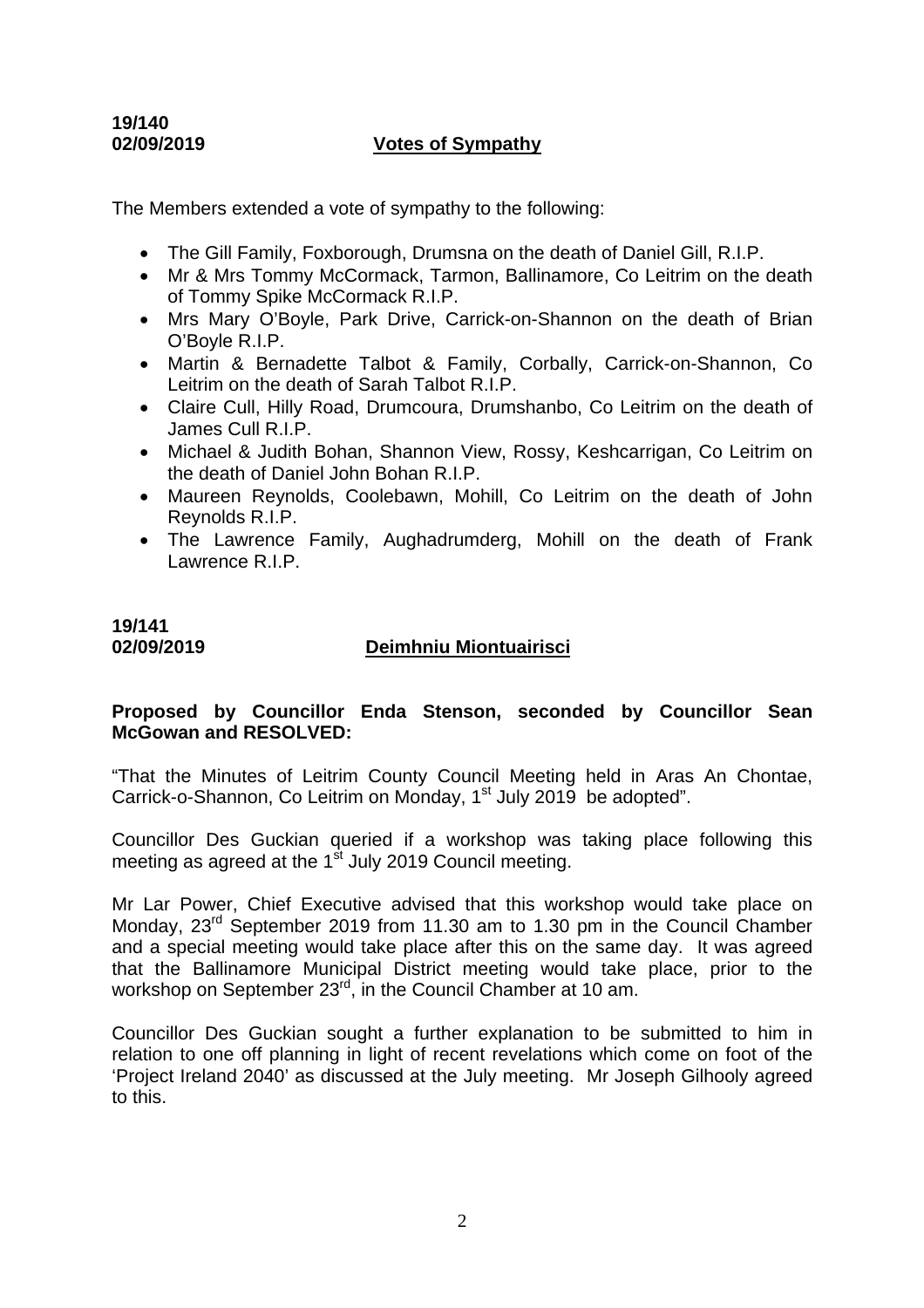#### **19/142 02/09/2019 Land at Dristernan Td., Drumshanbo**

Notice of Intention dated August 2019 in relation to the disposal of a small plot of land at Dristernan Td., Drumshanbo, comprising circa 127m<sup>2</sup> (0.012 Hectares) in the townland of Dristernan (Folio No LM19301) in accordance with Section 183 of the Local Government Act, 2001 as circulated to all Members which appears as **Appendix 1** to the Minutes of this meeting in the Minute Book.

## **Proposed by Councillor Frank Dolan, Seconded by Councillor Mary Bohan and UNANIMOUSLY RESOLVED**

"That the disposal of a small plot of land at Dristernan Td., Drumshanbo, comprising circa 127m<sup>2</sup> (0.012 Hectares) in the townland of Dristernan (Folio No LM19301) in accordance with Section 183 of the Local Government Act, 2001 and Notice of Intention dated August 2019 as circulated to all Members be approved".

#### **19/143 02/09/2019 Land at Gortnaskeagh, Leackaun**

Notice of Intention dated  $20<sup>th</sup>$  August 2019 in relation to transfer of a plot of land comprising 0.0023 hectares (Freehold) at Gortnaskeagh, Leckaun (Folio No LM 19158) in the townland of Gortnaskeagh, Leckaun (Folio No LM 19158) in accordance with Section 183 of the Local Government Act, 2001 as circulated to all Members which appears as **Appendix 2** to the Minutes of this meeting in the Minute Book.

## **Proposed by Councillor Frank Dolan, Seconded by Councillor Padraig Fallon and UNANIMOUSLY RESOLVED**

"That the transfer of a plot of land comprising 0.0023 hectares (Freehold) at Gortnaskeagh, Leckaun (Folio No LM19158) in the townland of Gortnaskeagh, Leckaun (Folio No LM 19158) in accordance with Section 183 of the Local Government Act, 2001 and Notice of Intention dated 20<sup>th</sup> August 2019 as circulated to all Members be approved".

# **19/144**

# **02/09/2019 Leitrim County Council Strategic Policy Committee Scheme**

Report from the Chief Executive dated  $27<sup>th</sup>$  August 2019 on the submissions received on the Draft Strategic Policy Committee Scheme 2019-2024 as circulated to the Members, appears as **Appendix 3** to the Minutes of this meeting in the Minute Book.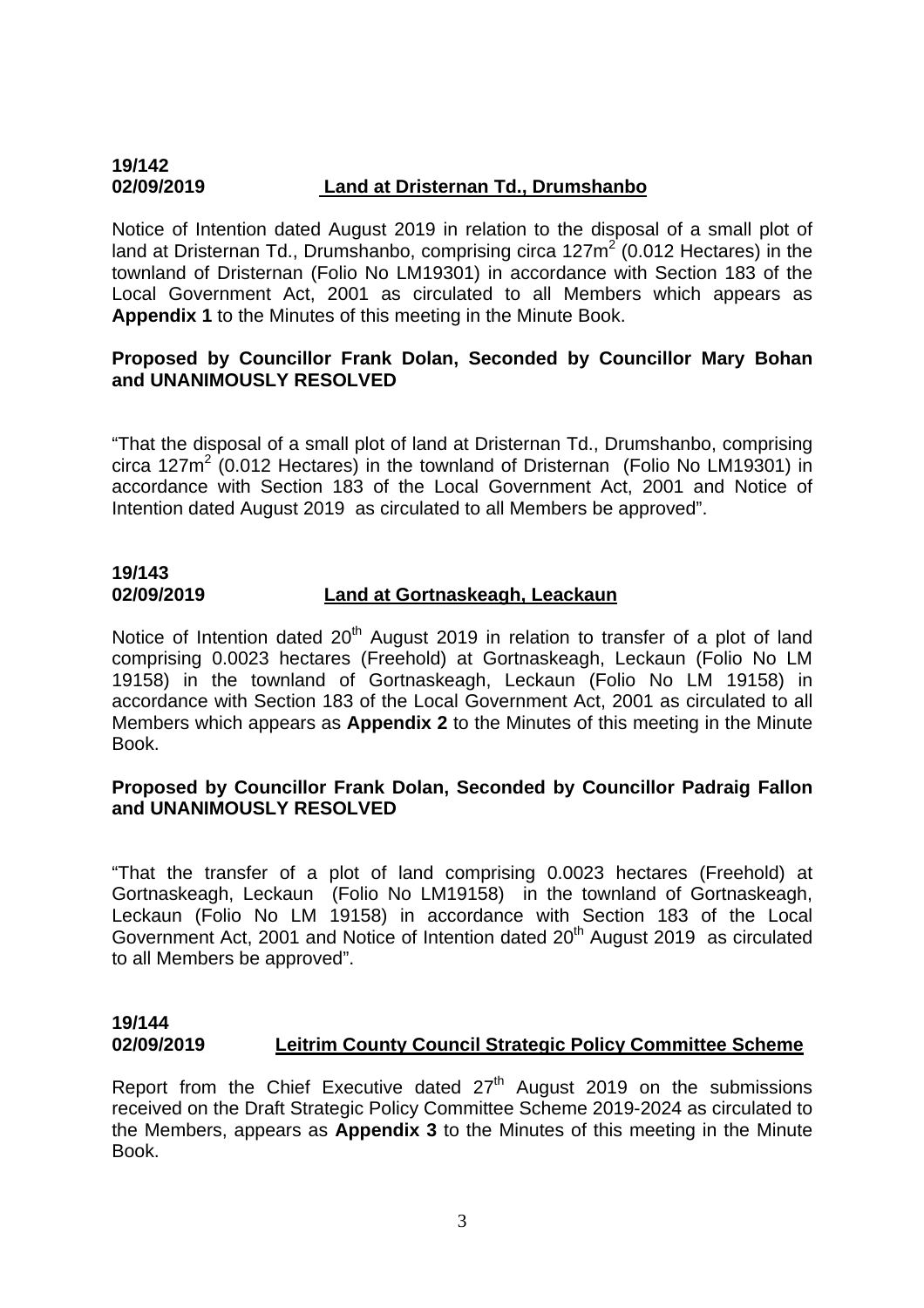Councillor Des Guckian sought clarification on whether agriculture would be included as part of an SPC.

Cathaoirleach, Cllr Enda McGloin advised that agriculture would be part of Environment, Climate Action and Agriculture Strategic Policy Committee as previously agreed.

#### **Proposed by Councillor Caillian Ellis, seconded by Councillor Sean McGowan AND UNANIMOUSLY RESOLVED;**

"That Leitrim County Council Strategic Policy Committee Scheme 2019-2024 be adopted in accordance with the provisions of Section 48 of the Local Government Act 2001 as amended by Section 41 of the Local Government Reform Act 2014".

#### **19/145 02/09/2019 Traveller Accommodation Programme 2019-2024**

Report dated 2<sup>nd</sup> September 2019 from Lar Power, Chief Executive on the submissions received on the draft Traveller Accommodation Programme 2019-2024 as circulated to the Members, appears as **Appendix 4** to the Minutes of this meeting in the Minute Book.

## **Proposed by Councillor Mary Bohan seconded by Councillor Enda Stenson AND UNANIMOUSLY RESOLVED;**

"That Traveller Accommodation Programme 2019-2024 be approved".

# **19/146 02/09/2019 Taking in Charge of Roads**

Report dated 2<sup>nd</sup> September 2019 from Mr Joseph Gilhooly, Director of Services, Economic Development, Planning & Infrastructural Services as circulated to the Members appears as **Appendix 5** to the Minutes of this meeting in the Minute Book.

#### **Proposed by Councillor Sean McGowan seconded by Councillor Finola Armstrong McGuire AND RESOLVED;**

"That the Taking in Charge of roads in 36 housing estates in accordance with Section 11 of the Roads Act 1993 be approved".

In approving the taking in charge of roads in the 36 estates the following points were highlighted by members:-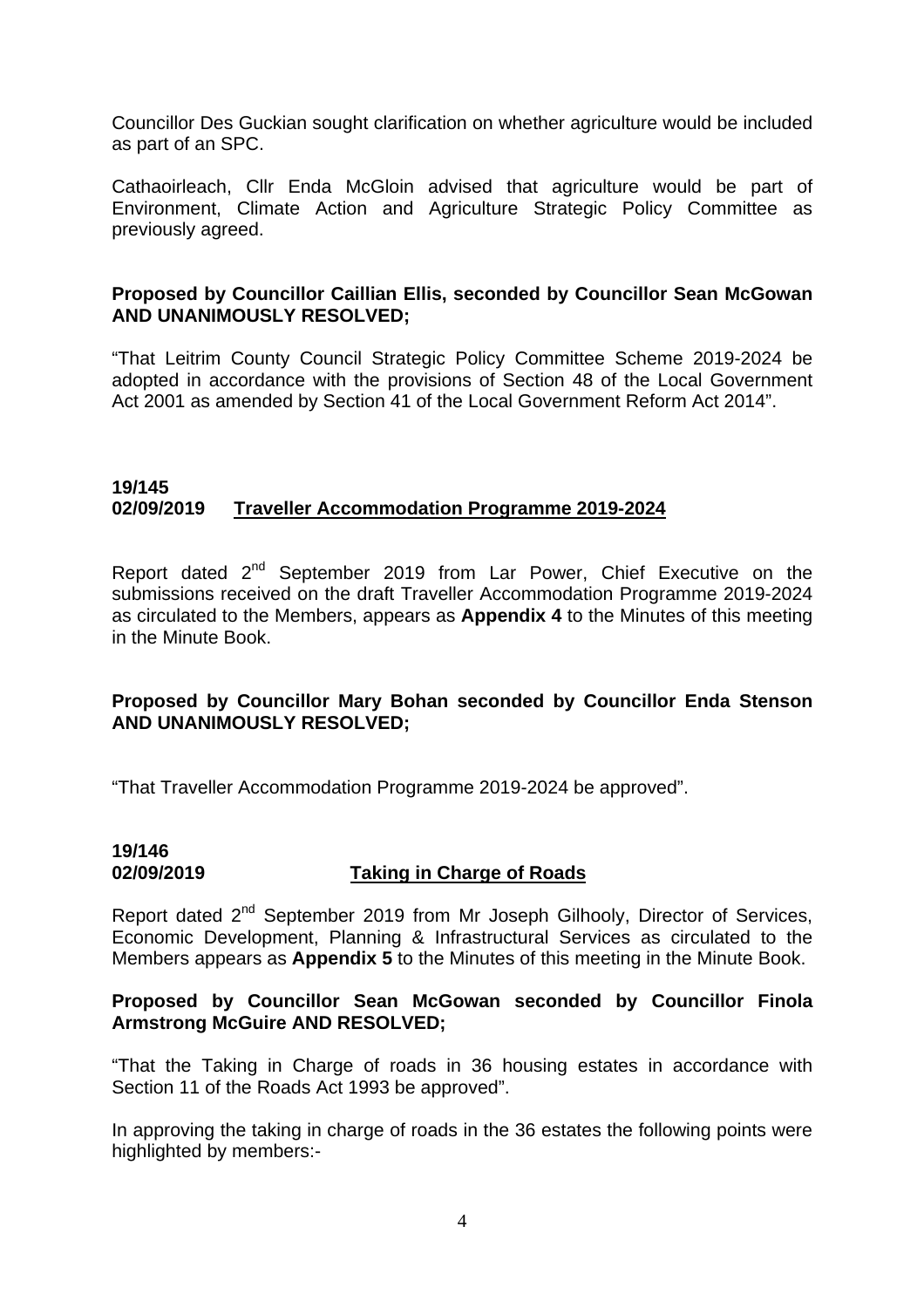- Extra Cost on the Council
- Public Lighting in estates not working

Councillor Des Guckian said that the taking in charge of roads in 36 Housing estates is a huge number and this obviously has to have a cost on the Council and this will be passed onto the taxpayer.

Councillor Mary Bohan also raised the issue of a workshop for Members and it was agreed that workshops would be facilitated in October at the end of each Municipal District meeting.

Councillor Enda McGloin paid tribute to Mr Martin Donnelly and his team for all their work in this regard.

#### **19/147 02/09/2019 Climate Change Adaptation Plan 2019-2024**

Report from Vincent Dwyer, Head of Finance, Water, Environment, Climate Action and Emergency Services as circulated to the Members appears as **Appendix 6**  to the Minutes of this meeting in the Minute Book.

Mr Vincent Dwyer outlined that 13 submissions have been received following the Public Consultation.

Councillor Des Guckian said that he was not opposing the adoption of the strategy but outlined that he had certain reservations in relation to the practical implementation.

Councillor Justin Warnock said that he was not happy with the plan in relation to afforestation and referred to the close proximity of afforestation to homes.

Councillor Padraig Fallon sought clarification if the Environment SPC will have input into the Climate Change Adaptation Plan if a future need arises.

Mr Vincent Dwyer said that the issues highlighted will be referenced in the report as the period for submissions has expired and he confirmed that the Environment SPC will have input into the plan.

Councillor Mary Bohan queried as to when the review of the County Development Plan will commence. Mr Joseph Gilhooly advised that process will commence early in 2020.

## **Proposed by Councillor Mary Bohan seconded by Enda Stenson AND RESOLVED;**

"Pursuant to the provisions of the Climate Action and Low Carbon Development Act 2015 and the National Adaptation Framework (NAF), 2018, Leitrim County Council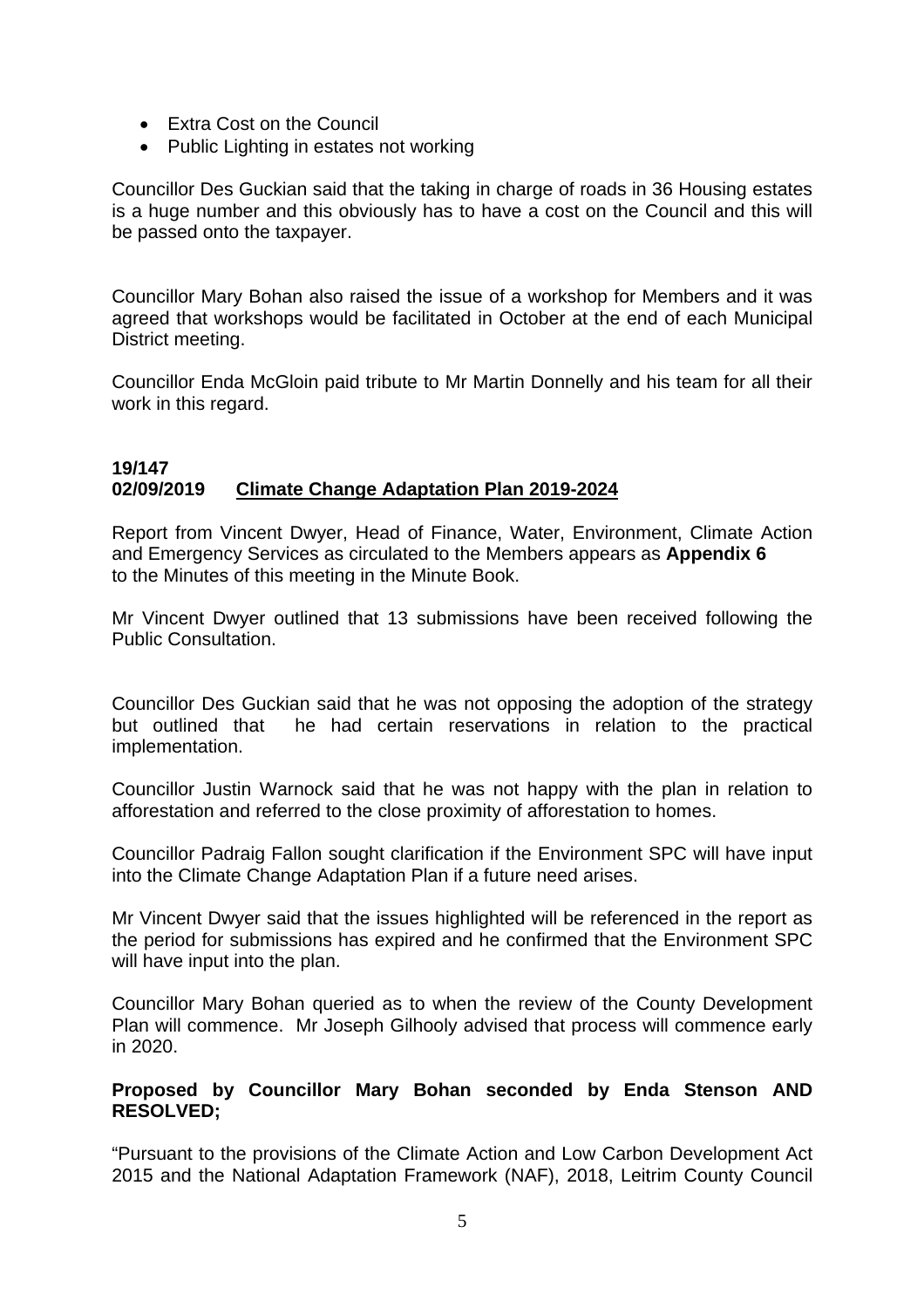resolves to approve the Leitrim County Council Climate Change Adaptation Strategy 2019-2024, having considered the draft strategy, the contents of the CE report on submissions received during the period of consultation and the SEA an AA Screening Reports carried out in accordance with the requirements of the SEA Directive (DIR 2001/42/EC) and Article 6(3) of the EU Habitats Directive (Directive 92/43/EEC.

#### **19/148 02/09/2019 Tourism Support Scheme 2019**

Mr Joseph Gilhooly, Director of Economic Development, Planning & Infrastructural Services advised members that the Tourism Support Scheme 2019 was put into operation arising from 2019 budget and the first call has been completed. A further call was initiated and a total of two applications were received at the closing date of the  $24<sup>th</sup>$  July 2019. A significant external evaluation of the received applications was carried out and the following were the recommendations:

- Carrick on Shannon Chamber of Commerce Tourism Sub Committee €2,970
- Leitrim Tourism Network €1,989

#### **Proposed by Councillor Finola Armstrong McGuire seconded by Councillor Mary Bohan AND UNANIMOUSLY RESOLVED;**

"That Carrick on Shannon Chamber of Commerce Tourism Sub Committee and Leitrim Tourism Network be approved for allocations under the Tourism Support Scheme 2019.

#### **19/149 02/09/2019 Audit Committee**

Report dated 27<sup>th</sup> August 2019 from Ms. Mary Quinn, Director of Services, Housing & Corporate Services in relation to the establishment of the Audit Committee and the nomination of external members to be appointed to the Committee in accordance with Article 7 of the Local Government (Audit Committee) Regulations 2014 as circulated to the Members, appears as **Appendix 7** to the Minutes of this meeting in the Minute Book.

Ms. Quinn advised that the Corporate Policy Group has considered the requirements set out in the Local Government (Audit Committee) Regulations 2014 and, having consulted with the Chief Executive at the Corporate Policy Group Meeting is nominating the following external members to be appointed to the Audit Committee.

- Mr Stephen Hennessy, Financial Controller at Mullins Foodstores
- Mr Brian Kelly, former Financial Controller, Bank of America
- Mr Martin Dolan, Former Director of Services, Leitrim County Council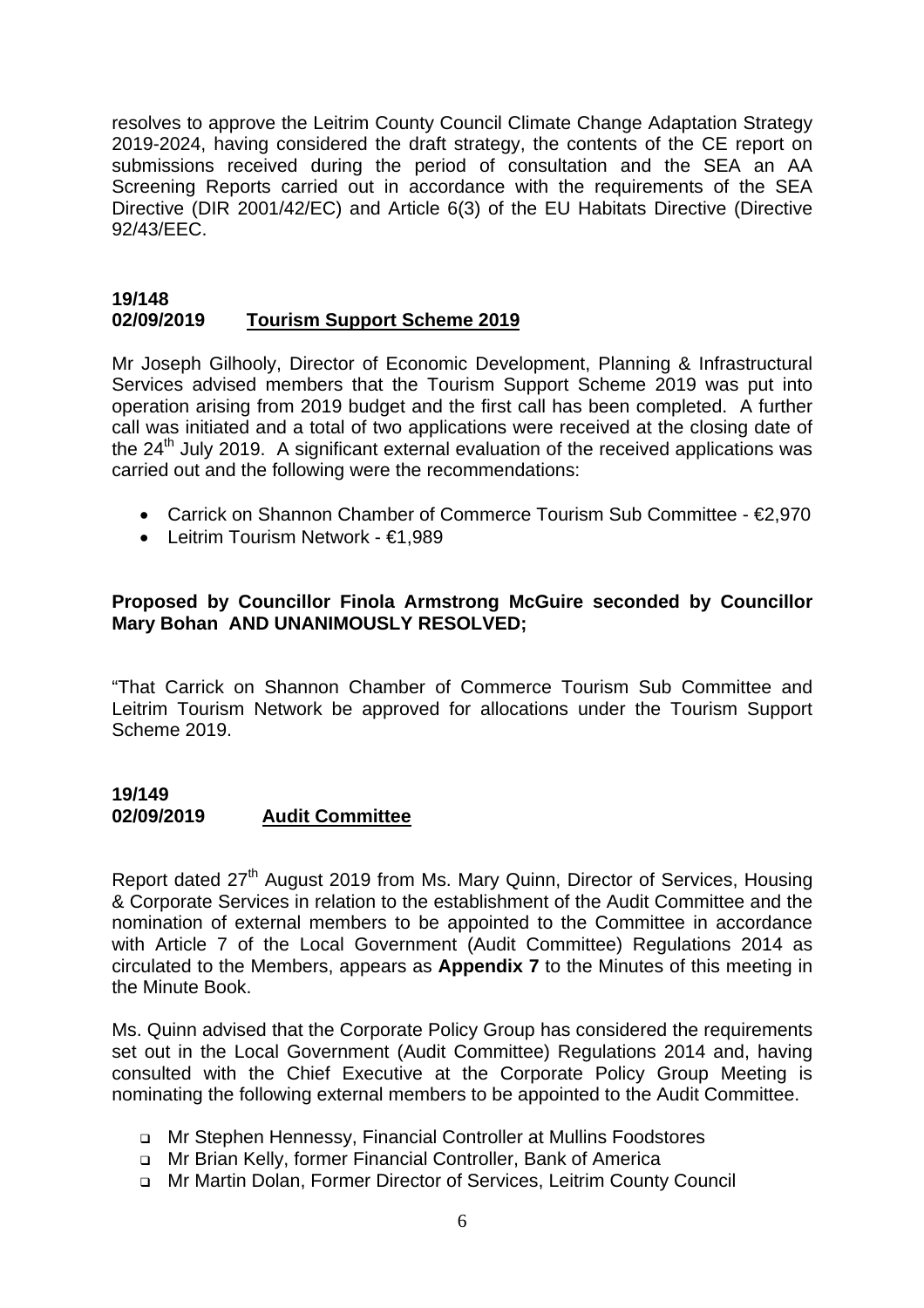#### **Proposed by Councillor Sean McGowan, seconded by Councillor Finola Armstrong McGuire AND UNANIMOUSLY RESOLVED;**

"That the following external members be appointed to the Audit Committee in accordance with Article 7 of the Local Government (Audit Committee) Regulations 2014:

- Mr Stephen Hennessy, Financial Controller at Mullins Foodstores
- Mr Brian Kelly, former Financial Controller, Bank of America
- Mr Martin Dolan, Former Director of Services, Leitrim County Council

## **19/150 02/09/2019 Corporate Policy Group Report**

• Ms Mary Quinn, Director of Services, Housing, Corporate Services, Community and Cultural Services outlined that the Corporate Policy Group is recommending that the Budget Meeting be scheduled for Monday, 11<sup>th</sup> November 2019 at 11.00 am.

#### *Proposed by Councillor Sean McGowan, seconded by Councillor Ita Reynolds Flynn AND UN***ANIMOUSLY RESOLVED;**

"That the Budget Meeting will be held on Monday,  $11<sup>th</sup>$  November 2019 at 11.00 in Aras An Chontae, Carrick-on-Shannon, Co Leitrim"

• Ms Quinn outlined the Corporate Policy Group considered communication from Fermanagh & Omagh District Council on foot of a request from Leitrim County Council to meet counterparts in Fermanagh & Omagh District Council to discuss the current Petroleum Licence Application for County Fermanagh. The CPG agreed that 4 members and the Cathaoirleach attend a meeting with Fermanagh & Omagh District Council in this regard.

Cathaoirleach, Councillor Enda McGloin proposed that a member from each members grouping within the Chamber put their name forward for consideration to attend such a meeting.

Ms Quinn outlined that a workshop would be held for Elected Members on Monday,  $23^{rd}$  September at 11.30 am to 1.30 pm to discuss the Local Property Tax Rates for 2020 followed by a Special Meeting at 1.30 pm.

#### *Proposed by Councillor Caillian Ellis, seconded by Councillor Frank Dolan and UN***ANIMOUSLY RESOLVED;**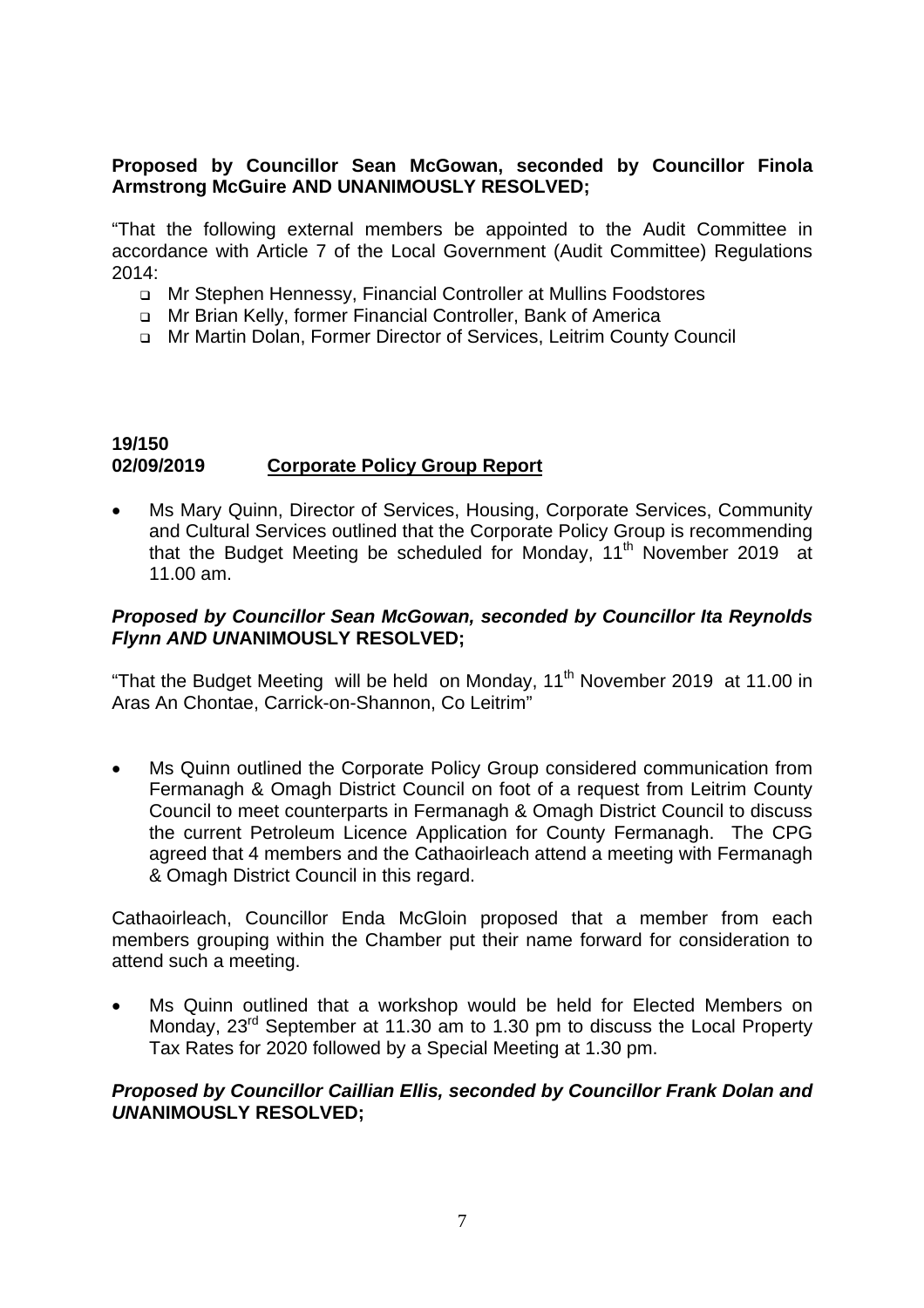"That a Members workshop be held on Monday, 23rd September 2019 in the Council Chamber, Aras An Chontae, Carrick-on-Shannon to consider the Local Property Tax Rates for 2020 followed by a Special Meeting at 1.30 pm".

Ms. Quinn also outlined that an over-view of items listed on the agenda for the Council meeting was provided and that the attendance of Members at forthcoming Conferences/Seminars was also agreed by the Corporate Policy Group.

# **19/151 02/09/2019 Monthly Management Reports by the Chief Executive**

Monthly Management Reports for the period  $1<sup>st</sup>$  June 2019 to 30<sup>th</sup> June 2019 and 1<sup>st</sup> July 2019 to 31<sup>st</sup> July 2019 by Lar Power, Chief Executive, dated 9<sup>th</sup> July 2019 and  $12<sup>th</sup>$  August 2019 respectively, prepared in accordance with Section 136 (2) of the Local Government Act, 2001 as inserted by Section 51 of the Local Government Reform Act, 2014, as circulated to the Members, appears as **Appendix 8** and **Appendix 9** to the Minutes of this meeting in the Minute Book.

The reports were noted by Members.

#### **19/152 02/09/2019 Section 138 (1) of the Local Government Act 2001**

Ms Mary Quinn, Director of Services, Housing, Community, Corporate Services, Culture and Emergency Services outlined that there were no commitments to note under this item.

# **19/153 02/09/2019 Conferences/Training**

#### **Proposed by Councillor Mary Bohan seconded by Councillor Frank Dolan AND UNANIMOUSLY RESOLVED:**

"That the attendance of Cllr Mary Bohan at the La Touche Legacy Seminar on the 13<sup>th</sup> September 2019 to 14<sup>th</sup> September 2019 in the Greystones Golf Club, Whitshed Road, Greystones, Co Wicklow be approved".

"That the attendance of Cllr Sean McDermott, Councillor Frank Dolan and Councillor Enda McGloin and Councillor Thomas Mulligan at the conference on "A Practical Guide to Budget 2020" on the 11<sup>th</sup> October to 13<sup>th</sup> October 2019 in the Four Seasons Hotel, Carlingford, Co Louth be approved".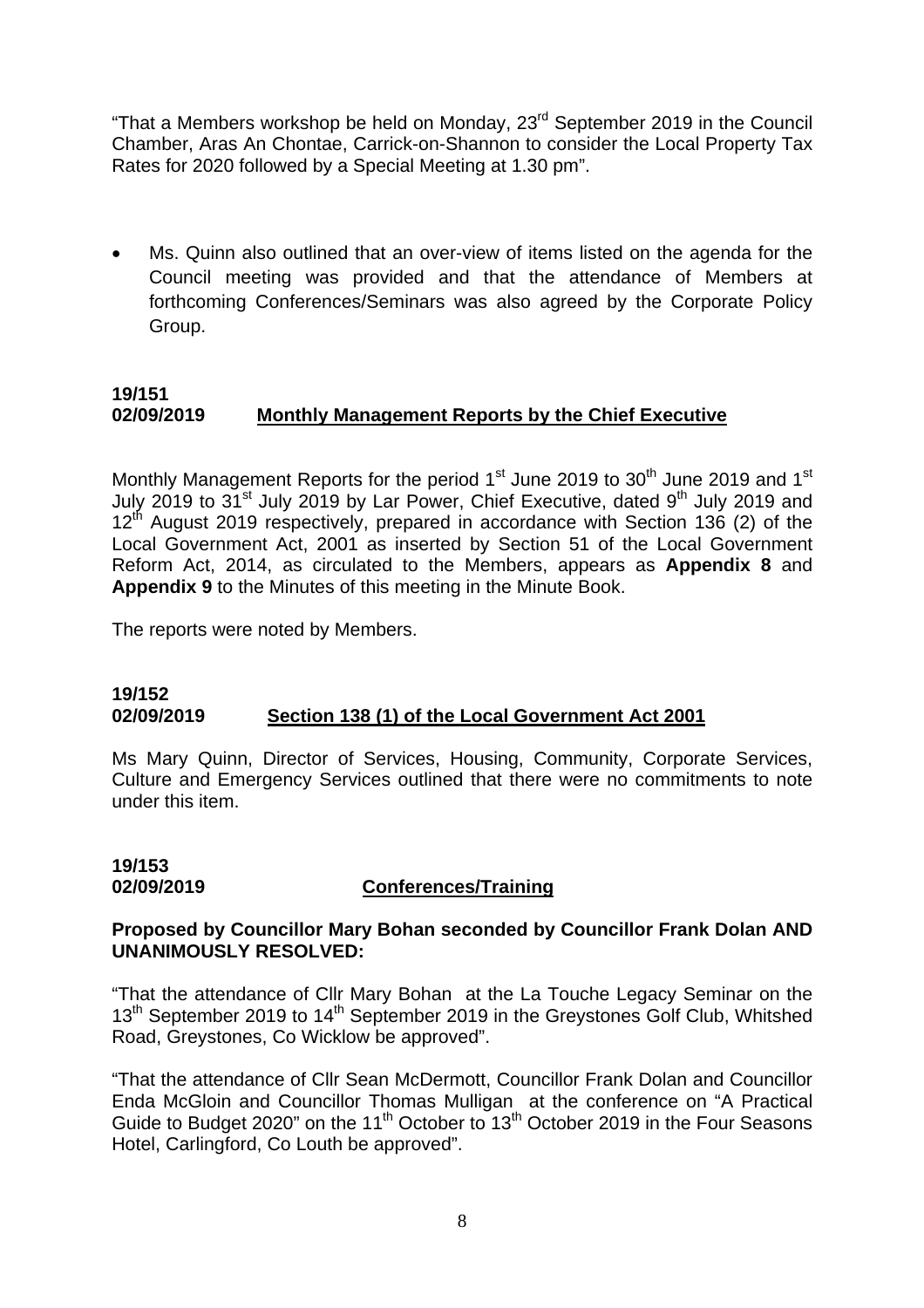"That the attendance of Councillor Padraig Fallon, Councillor Gerry Dolan, Councillor Brendan Barry, Councillor Ita Reynolds Flynn, Councillor Sean McDermott, Cllr Felim Gurn, Councillor Caillian Ellis and Councillor Enda McGloin at the Association of Irish Local Government Seminar on the 11<sup>th</sup> & 12<sup>th</sup> September 2019 in the Hillgrove Hotel, Monaghan –" Climate Change and Planning – New Challenges for Local Authorities" be approved".

"That the attendance of Councillor Ita Reynolds Flynn and Councillor Paddy O'Rourke at the LAMA 2019 Autumn Training Seminar on the  $17<sup>th</sup>$  to 19<sup>th</sup> October 2019 in the Falls Hotel, Ennistymon, Co Clare be approved".

"That the attendance of Cllr Enda McGloin at the AILG Training on the  $12<sup>th</sup>$  October 2019 in the Crowne Plaza Hotel, Dundalk on "The Planning Process, the Elected Member and the office of the Planning Regulator" be approved".

# **19/154**

## **02/09/2019 Meeting Correspondence**

- 1. Letter received  $27<sup>th</sup>$  June 2019 from the Office of the Minister for Agriculture, Food and the Marine in response to Resolution passed by Leitrim County Council in regard to the possibility of a Land Reclamation Scheme for Farmers in County Leitrim.
- 2. Letter received  $27<sup>th</sup>$  June 2019 from the Office of the Minister for Finance acknowledging receipt of Resolution passed by Leitrim County Council in regard to Owner Occupier Discounts.
- 3. Letter received 1<sup>st</sup> July 2019 from the Office of the Minister for Housing, Planning & Local Government acknowledging receipt of Resolution passed by Leitrim County Council in regard to Tenant (Incremental) Purchase Scheme 2016.
- 4. Letter received 5<sup>th</sup> July 2019 from the HSE in regard to Public Health Nursing in Drumkeerin.
- 5. Letter received 9<sup>th</sup> July 2019 from the HSE in regard to Resolution passed by Leitrim County Council in regard the Fair Deal Scheme.
- 6. Letter received 15<sup>th</sup> July 2019 from the HSE in regard to Resolution passed by Leitrim County Council with regard to home Care Packages and HSCAs and referrals to Child and Adolescent Mental Health Services.
- 7. Letter received  $13<sup>th</sup>$  July 2019 from the Office of the Minister for Health concerning Home Help, Home Care and CAMHS.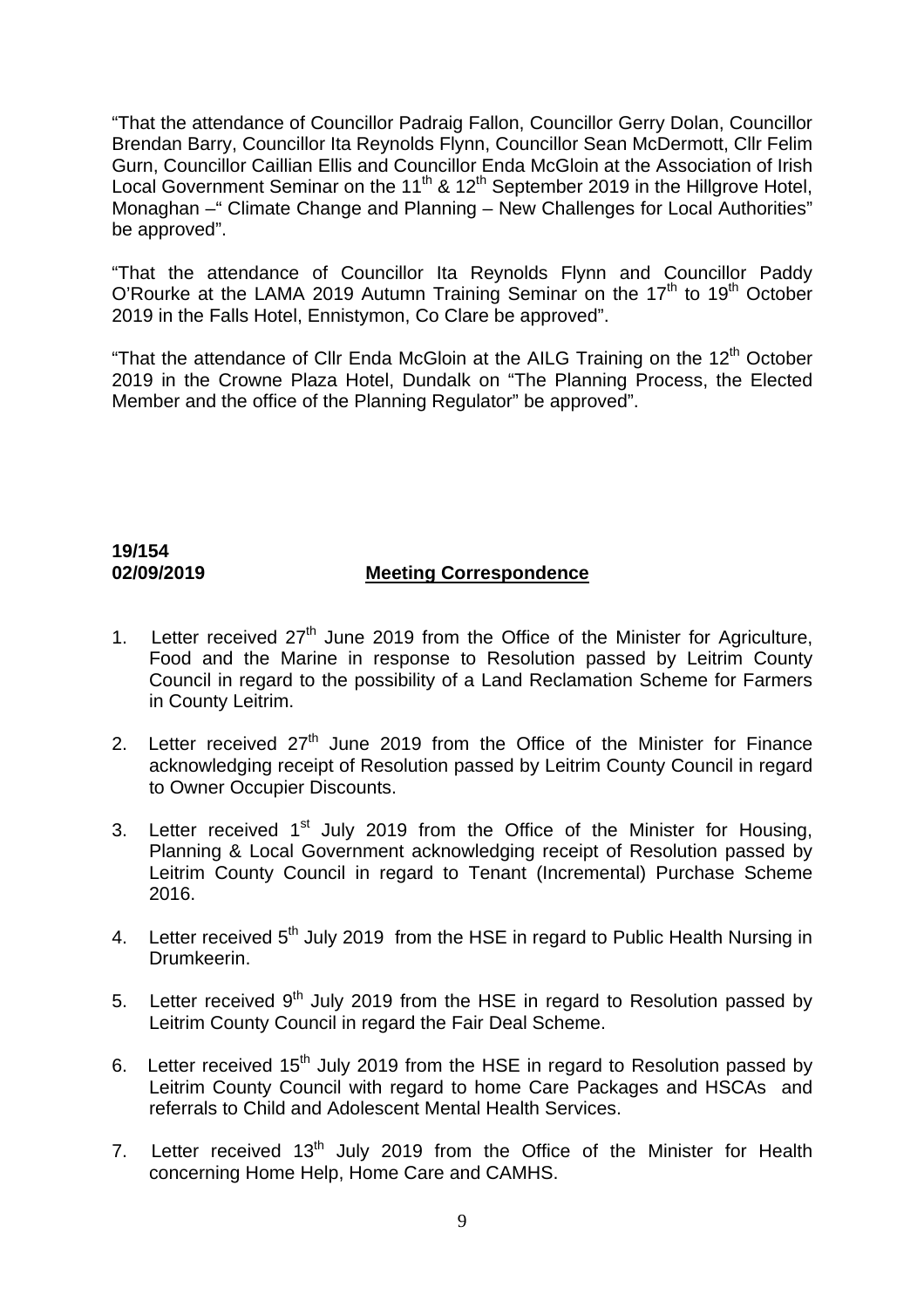- 8. Resolution dated 16<sup>th</sup> July 2019 from Kerry County Council calling on the Minister for Defence and An Taoiseach that the long over due medals for gallantry and distinguished service specifically for the Irish soldiers of A Company who served as Jadotville in 1961 be awarded as promised by Former Taoiseach Enda Kenny.
- 9. Resolution dated 16<sup>th</sup> July 2019 from Kerry County Council calling on the Irish Government to bring the Equal Status Act in line with legislation in the 6 county state and include political belief as an unlawful ground for discrimination.
- 10. Letter received  $18<sup>th</sup>$  July 2019 from the Office of the Minister for Health in relation to Pembrolizumab.
- 11. Email received 22<sup>nd</sup> July 2019 from the Office of the Minister for Finance in regard to the Insurance Fraud Unit.
- 12. Email received 22<sup>nd</sup> July 2019 from Fermanagh & Omagh District Council in regard to request for a delegation from Leitrim County Council to meet Fermanagh & Omagh District Council.
- 13. Letter received 24<sup>th</sup> July 2019 from the Office of the Taoiseach acknowledging receipt of Resolution from Leitrim County Council in regard to Insurance Fraud.
- 14. Email received  $24<sup>th</sup>$  July 2019 from the Office of the Minister for Health in regard to Resolution passed by Leitrim County Council in regard to the treatment purchase fund.
- 15. Letter received  $26<sup>th</sup>$  July 2019 from the Assistant Principal Officer, Forestry Division, Department of Agriculture, Food and Marine in regard to Resolution passed by Leitrim County Council regarding referrals for afforestation licence applications.

Councillor Justin Warnock said he was not happy with the reply received in this regard and said that there are high quality water courses in this county and every agency should be notified. Councillor Mary Bohan said that it is crucial that all agencies should be notified.

- 16. Letter received 29<sup>th</sup> July 2019 from the Office of the Minister for Justice and Equality in regard to Resolution passed by Leitrim County Council in regard to accommodation for refugees in Carrick-on-Shannon.
- 17. Letter received  $29<sup>th</sup>$  July 2019 from the Office of the Minister for Education and Skills acknowledging receipt of Resolution passed by Leitrim County Council in regard to the Student Grant Scheme.
- 18. Letter received  $30<sup>th</sup>$  July 2019 from the Office of the Minister for Agriculture, Food and the Marine in regard to afforestation.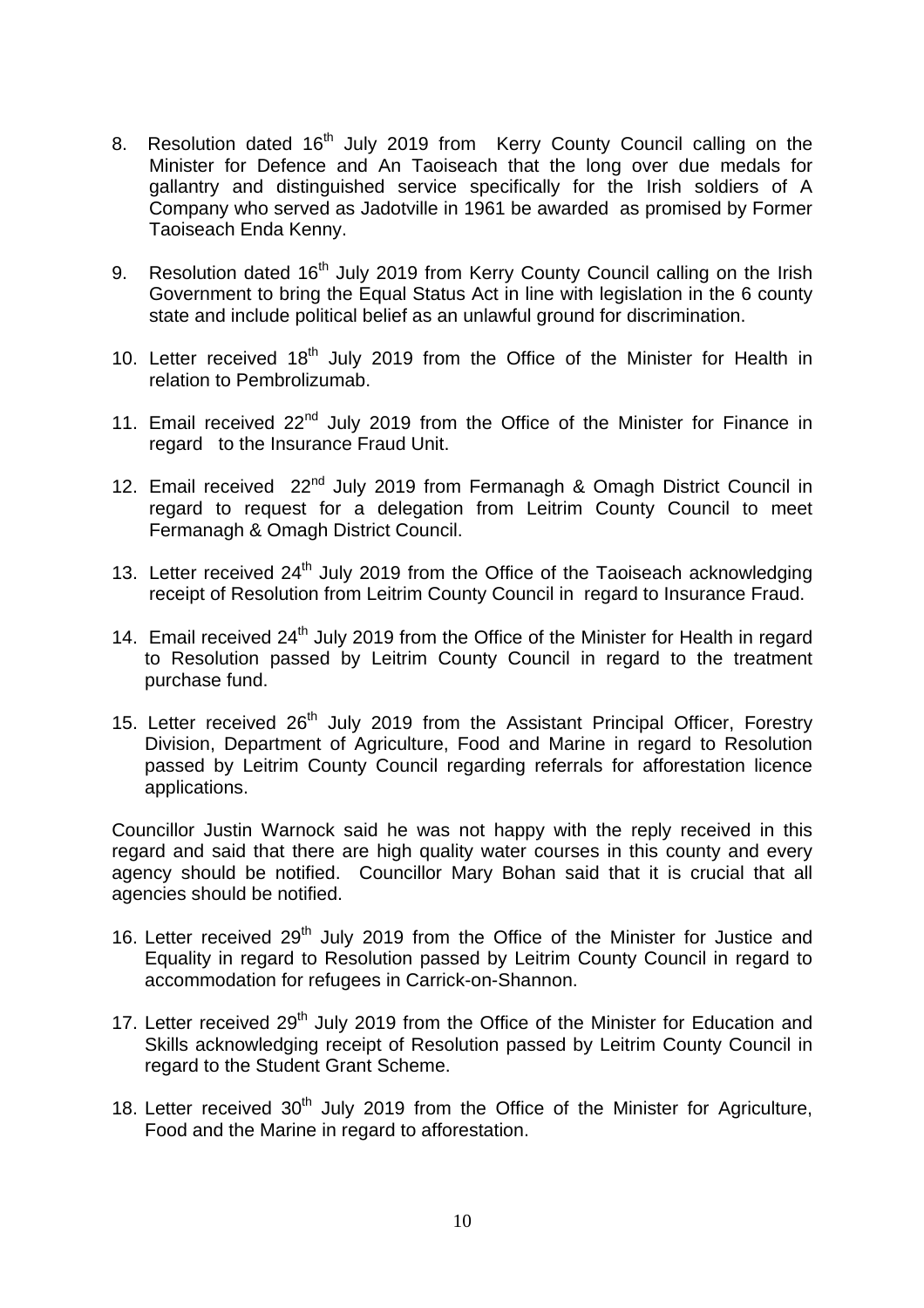19. Letter received  $12<sup>th</sup>$  August 2019 from the Office of the Minister acknowledging receipt of Resolution passed by Leitrim County Council in regard to Patient Health Record Card.

Councillor Sean McGowan welcomed the reply in this regard.

- 20. Letter received  $7<sup>th</sup>$  August 2019 from the Office of the Minister for Agriculture, Food and the Marine in regard to Resolution passed by Leitrim County Council in regard to Afforestation.
- 21. Letter received  $7<sup>th</sup>$  August 2019 from the Office of the Minister for Agriculture, Food and the Marine in regard to Resolution passed by Leitrim County Council regarding the GLAS scheme.
- 22. Email received  $9<sup>th</sup>$  August 2019 from the National Transport Authority with contact details for Manager of Local link in Donegal, Sligo and Leitrim.
- 23. Letter dated 15<sup>th</sup> August 2019 from the Office of the Minister for Health in relation to the Nursing Homes Support Scheme and Home Care.

Councillor Brendan Barry noted the correspondence referred to SláinteCare Implementation Strategy which is to be introduced in 2021 and he queried as to what is going to happen between now and 2021 and he outlined that this is an emergency.

Councillor Sean McGowan said that weekend support is on a priority list and people are not getting it. All Members supported the issue.

24. Letter dated 15<sup>th</sup> August 2019 from the Office of the Minister for Transport, Tourism and Sport in relation to the funding to surface lanes and by-roads.

Councillor Des Guckian said that bye roads should be resurfaced free to those who reside on them.

- 25. Email received  $19<sup>th</sup>$  August 2019 from Kildare County Council in regard to Economic and Business Opportunities from Climate Change.
- 26. Letter received  $20<sup>th</sup>$  August 2019 from the Office of the Minister for Agriculture, Food and the Marine in regard to Resolution passed by Leitrim County Council in regard to EU Mercosur Political Agreement.

Councillor Caillian Ellis queried if any acknowledgements has been received from MEP's in relation to his motion on the Beef Deal.

Kieran Brett, Meetings Administrator confirmed that acknowledgments have been received from MEMP's in relation to the resolution passed by Leitrim County Council on the EU Mercosur Trade Deal.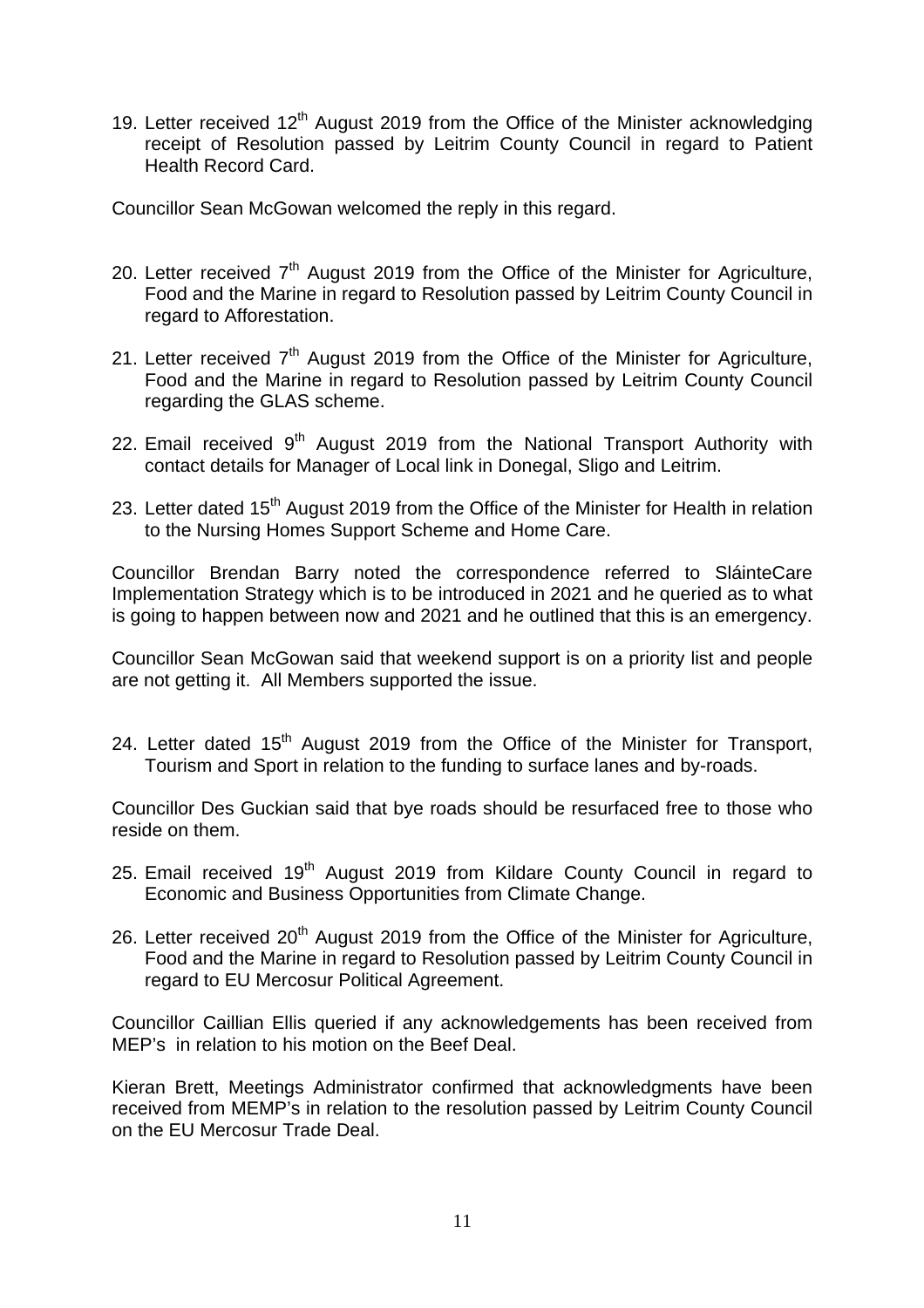- 27. Letter dated 21<sup>st</sup> August 2019 from Marie Foullon in regard to concerns around the deployment of 5G in County Leitrim.
- 28. Circular Letter LG 07 2019 dated  $30<sup>th</sup>$  August 2019 in regard to Adjustment to Elected Members' Representational Payment from 1<sup>st</sup> September 2019.

#### **Other issues raised under Correspondence**

#### **LIS Scheme**

Councillor Caillian Ellis sought an update in relation to the opening of the Local Improvement Scheme.

Mr Joseph Gilhooly confirmed that this scheme is due to be discussed at the next meeting of the Strategic Policy Committee.

#### **Housing & Disability Steering Group**

Councillor Ita Reynolds Flynn queried as to when the next Housing and Disability Steering Group Committee meeting is due to take place.

Ms Mary Quinn advised a meeting will be held in November.

#### **Grant to Renovate Homes**

Councillor Paddy O'Rourke queried if there had been any response from the Minister for the Environment in regard to a grant to renovate some of the many vacant houses in our towns, villages and countryside.

Mr Kieran Brett, Meetings Administrator confirmed that there was no reply to date and that the matter will be followed up.

**Notices of Motions**

*19/155* 

#### *02/09/2019 Single One off Rural Housing*

#### *To consider the following Notice of Motion submitted by Councillor Sean McGowan;*

"I ask the Chief Executive has there been any response from our Meeting with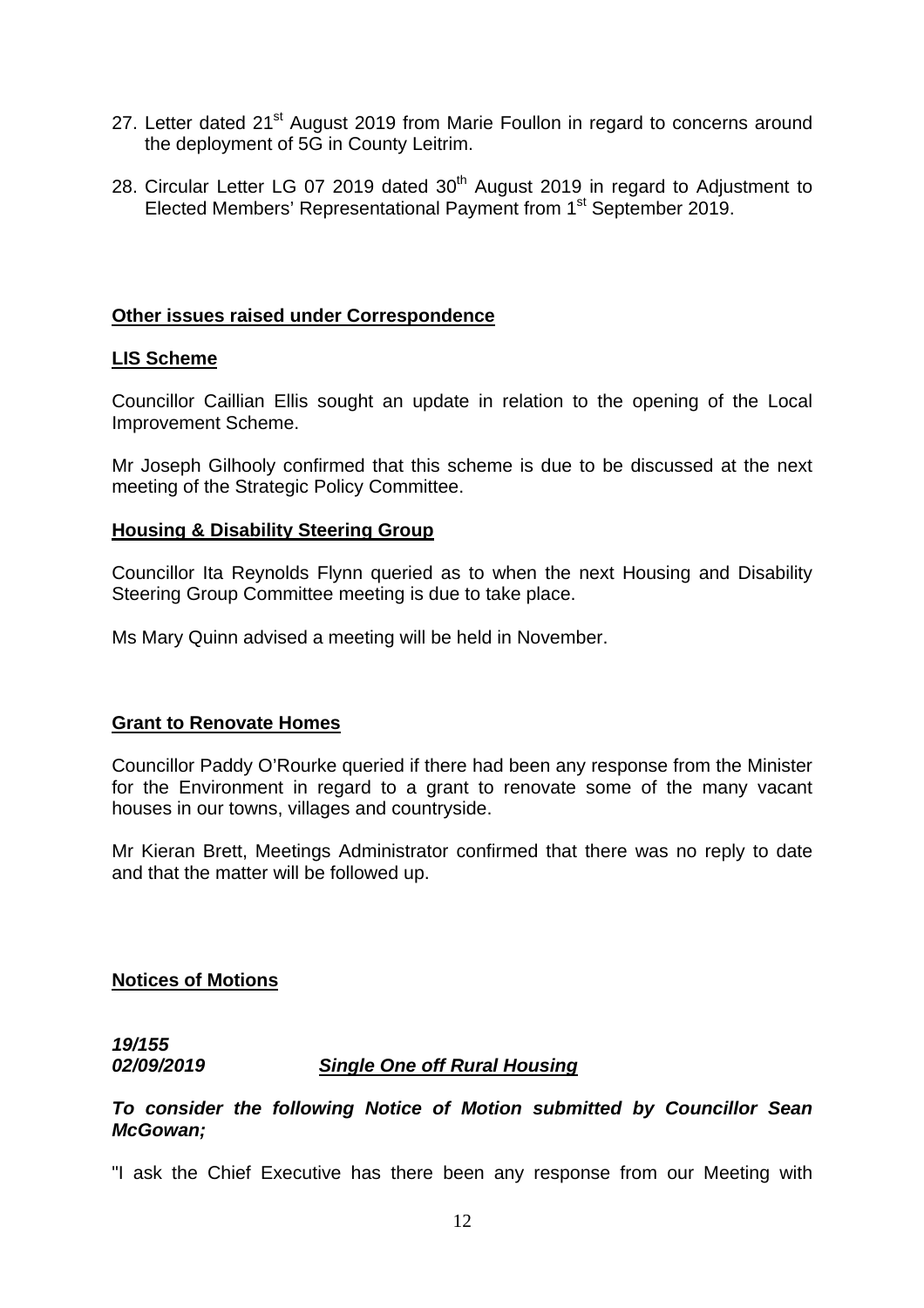Minister Damian English in early June with regard to the problems we have here in Leitrim with Zero Discharge in relation to obtaining planning permission for single one off rural housing? Has the planned meeting with the Dept. of Housing, Planning and Local Government, the EPA and Council officials taken place yet?"

#### *Report by Director of Services for Economic Development, Planning, Environment and Transportation.*

"The enhanced engaged with the Council has continued in regard to the impact of the Code of Practice for one off waste water treatment systems on the County. Following the meeting with the Minister meetings collectively with the Department Officials and relevant EPA staff have occurred. Through these meetings it has been agreed to explore the transition of the pilot scheme to a research programme. This step would be viewed as very positive as the management of the trials within the parameters of a research programme would provide the basis for the publication formerly of the outcomes of the trials along with an identified process to deal with these outcomes at a national level. In this regard the Council has been working with its technical partners to devise the specification for the research programme. This process should be completed in the coming month. The matter of funding support towards part of the cost of the trialled systems remains a matter of discussion with the relevant Departments."

Councillor Sean McGowan sought an update in relation to the zero discharge in regard to Planning Permission for Single One-off Rural Houses.

Joseph Gilhooly, Director of Services, Economic Development, Planning and Infrastructural Services outlined that a number of meetings have taken place with the EPA and the Department and it has been agreed to explore the transition of the pilot scheme to a research programme. Leitrim County Council has been working with technical partners to develop the specification for such a programme which is due to be completed in the coming month.

Councillor Mary Bohan welcomed this update.

#### *19/156 02/09/2019 Industry Levy on Credit Unions*

#### *To consider the following Notice of Motion submitted by Councillor Enda McGloin;*

"Leitrim Co Council calls on the Minister of Finance, Paschal Donohoe TD, to reverse the decision he made in June 2019, when he agreed to a proposal from the Central Bank to substantially increase the current industry levy on Credit Unions up to 50% by 2022. This increase can be regarded as a tax on Credit Union member's loans and savings. Credit Union Directors are fully aware of the need for the current regulatory environment however an increase in the levy of this magnitude threatens the very existence of Credit Unions in Co. Leitrim."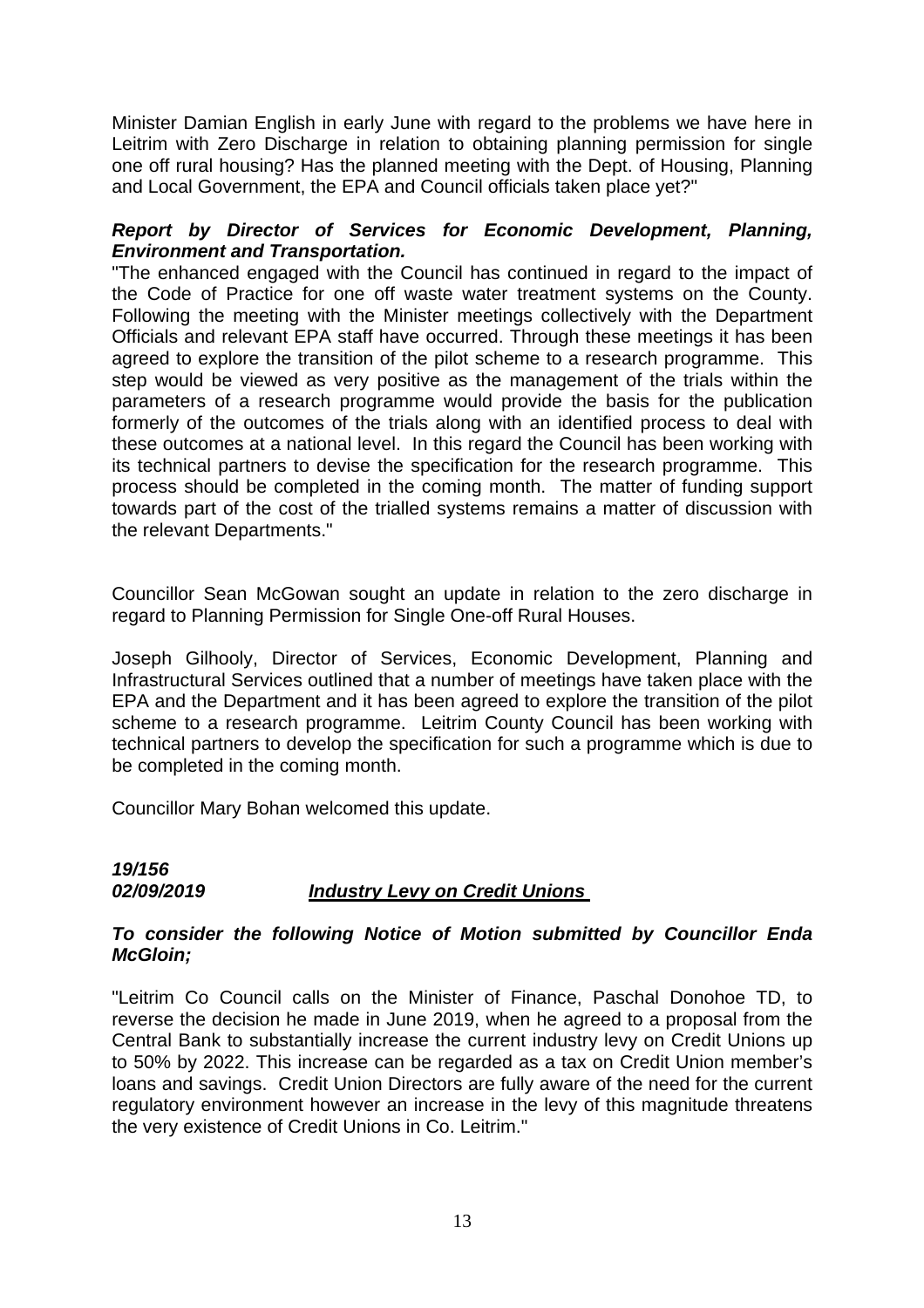Councillor Enda McGloin gave the background to his motion and proposed that this Resolution be forwarded to Sligo, Cavan and Roscommon Local Authorities.

#### **Proposed by Councillor Enda McGloin seconded by Councillor Des Guckian AND UNANIMOUSLY RESOLVED:**

"That Leitrim County Council calls on the Minister of Finance, Paschal Donohoe TD, to reverse the decision he made in June 2019, when he agreed to a proposal from the Central Bank to substantially increase the current industry levy on Credit Unions up to 50% by 2022. This increase can be regarded as a tax on Credit Union member's loans and savings. Credit Union Directors are fully aware of the need for the current regulatory environment however an increase in the levy of this magnitude threatens the very existence of Credit Unions in Co. Leitrim".

# *19/157 02/09/2019 Beef Plan Campaign*

Cathaoirleach, Councillor Enda McGloin proposed that Motion No. 17 in the name of Councillor Des Guckian, Motion No. 22 in the name of Councillor Paddy O'Rourke, Motion No. 27 in the name of Councillor Brendan Barry and Motion No. 31 in the name of Councillor Paddy Farrell would be taken concurrently as they all relate to the Beef Plan Campaign. This was agreed by the Members.

## *To consider the following Notice of Motion submitted by Councillor Des Guckian;*

"That we, the elected members, unanimously support The Beef Plan Campaign in seeking to get for its members and all producers a much fairer percentage share of the income from the livestock they are producing. In particular, we want to see all thirteen of their key grievances, concerning policy and technical issues, addressed in full by the meat factories. Also, that this motion is forwarded to the Minister for Agriculture and to all other Councils seeking their full support."

## *To consider the following Notice of Motion submitted by Councillor Paddy O'Rourke;*

"That this council unanimously agrees to call on the Minister for Agriculture Michael Creed and the Government to reject the Mercusor Trade Deal in light of the threat that it poses to our main industry and more specifically to our beef industry which is already experiencing great difficulty in the marketplace with diminishing returns to the primary producer. The Mercusor deal coupled with the proposals coming from the National Climate Change Council which is proposing to terminate beef production via the suckler herd has potential to shut down rural Ireland particularly the Northwest where the land type doesn't lend itself to any other type of production."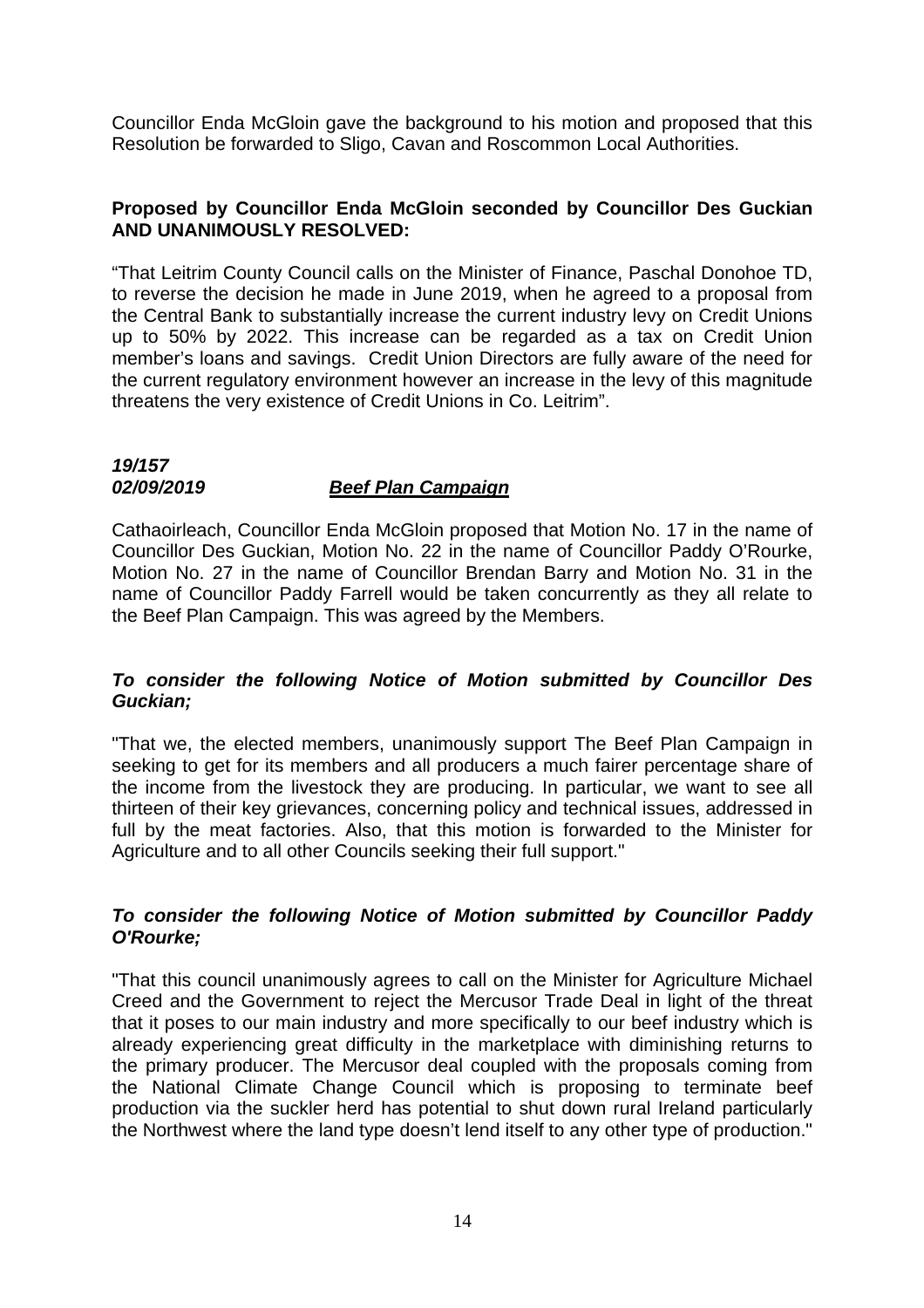# *To consider the following Notice of Motion submitted by Councillor Brendan Barry;*

"I request that Leitrim County council supports The Beef Plan Movement and farmers in their campaign for a fair share of profits that are being made from beef and lamb sales, and calls on the Minister for Agriculture to help free farmers from the beef baron's shackles of slavery."

## *To consider the following Notice of Motion submitted by Councillor Paddy Farrell;*

"I ask Leitrim County Council to call on the Minister for Agriculture, Michael Creed T.D., to take some positive action to alleviate the crisis that is looming in the beef sector at the moment."

Councillor Des Guckian said that Farmers have a premium product and an overall price should be set and a moral stand should be taken on this issue.

The Members discussed the issues facing Farmers and the current challenges in the beef industry.

#### **Proposed by Councillor Brendan Barry seconded by Councillor Padraig Fallon AND UNANIMOUSLY RESOLVED:**

"That Leitrim County Council contact Tesco, Aldi, Gala, Centra and Supervalu and ask what is their specification on Irish Beef Purchase as regards age at slaughter; - 30 months or higher? Movements: 4 movements or more? Days of quality assured farm before slaughter - 70 days or less? Would they accept an animal once it was on a quality assured farm or farms? These specifications have a huge effect on farmers and the price they receive for livestock. Many farmers feel these current specifications are anti competitive and too restrictive. Farmers as primary producers are not getting a fair share of the retail price.

All members supported the motions for farmers to get the right price.

#### **Proposed by Councillor Des Guckian seconded by Councillor Paddy O'Rourke AND UNANIMOUSLY RESOLVED:**

"That Leitrim County Council unanimously supports The Beef Plan Campaign in seeking to get for its members and all producers a much fairer percentage share of the income from the livestock they are producing. In particular, we want to see all thirteen of their key grievances, concerning policy and technical issues, addressed in full by the meat factories. Also, that this motion is forwarded to the Minister for Agriculture and to all other Councils seeking their full support."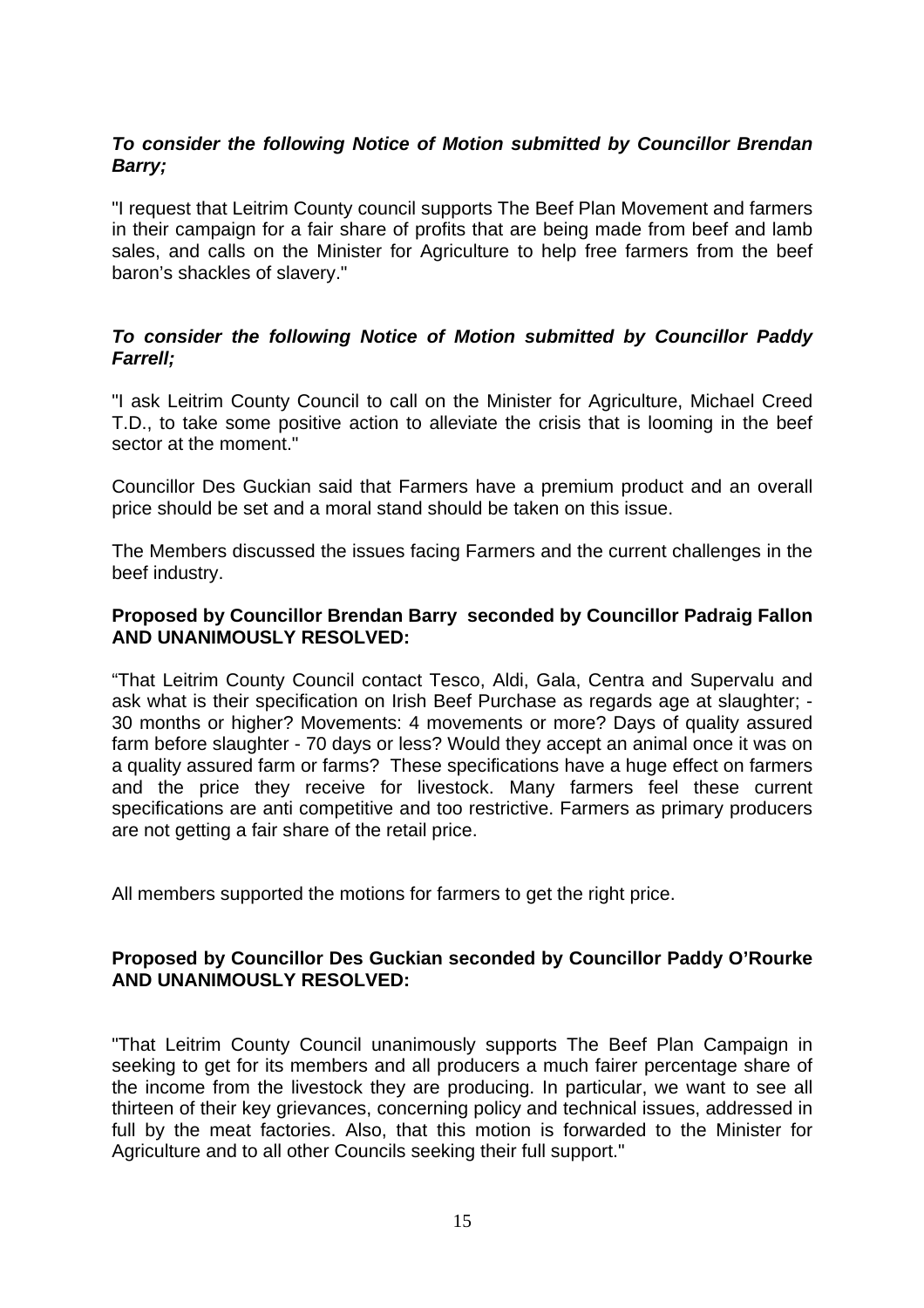"That Leitrim County Council calls on the Minister for Agriculture Michael Creed and the Government to reject the Mercusor Trade Deal in light of the threat that it poses to our main industry and more specifically to our beef industry which is already experiencing great difficulty in the marketplace with diminishing returns to the primary producer. The Mercusor deal coupled with the proposals coming from the National Climate Change Council which is proposing to terminate beef production via the suckler herd has potential to shut down rural Ireland particularly the Northwest where the land type doesn't lend itself to any other type of production."

"That Leitrim County Council supports The Beef Plan Movement and farmers in their campaign for a fair share of profits that are being made from beef and lamb sales, and calls on the Minister for Agriculture to help free farmers from the beef baron's shackles of slavery."

"That Leitrim County Council calls on the Minister for Agriculture, Michael Creed T.D., to take some positive action to alleviate the crisis that is looming in the beef sector at the moment".

#### *19/158 02/09/2019 5G Rollout*

Councillor Justin Warnock moved Councillor Felim Gurn's motion as he was absent from the meeting. Cathaoirleach, Councillor Enda McGloin proposed that Motion No. 28 in the name of Councillor Justin Warnock be taken concurrently as both motions relation to 5G. This was agreed by the members.

# *To consider the following Notice of Motion submitted by Councillor Felim Gurn;*

"We know there is a rush to roll out 5G across Ireland but there have been no scientific studies to show the effects on human life or the environmental damage that will be caused in the next 20-30 years. I definitely think that phone coverage has deteriorated in the county, with areas now with no signal where we previously had coverage. Can we get an update on phone coverage in the county?"

## *Report by Director of Services for Economic Development, Planning, Environment and Transportation.*

"The Commission for Communications Regulation (ComReg) has an online outdoor mobile phone coverage map available on their website which allows consumers to check ComReg's calculation of operators' mobile phone coverage and signal levels at locations throughout the country. The mobile coverage map can be found on the ComReg website at www.comreg.ie/coveragemap.

This allows mobile phone users to see the level of mobile coverage in their area of concern. The online tool allows consumers to search and zoom in to a particular area or address. It has been designed to use eircodes and or local addresses for information on coverage at specific locations.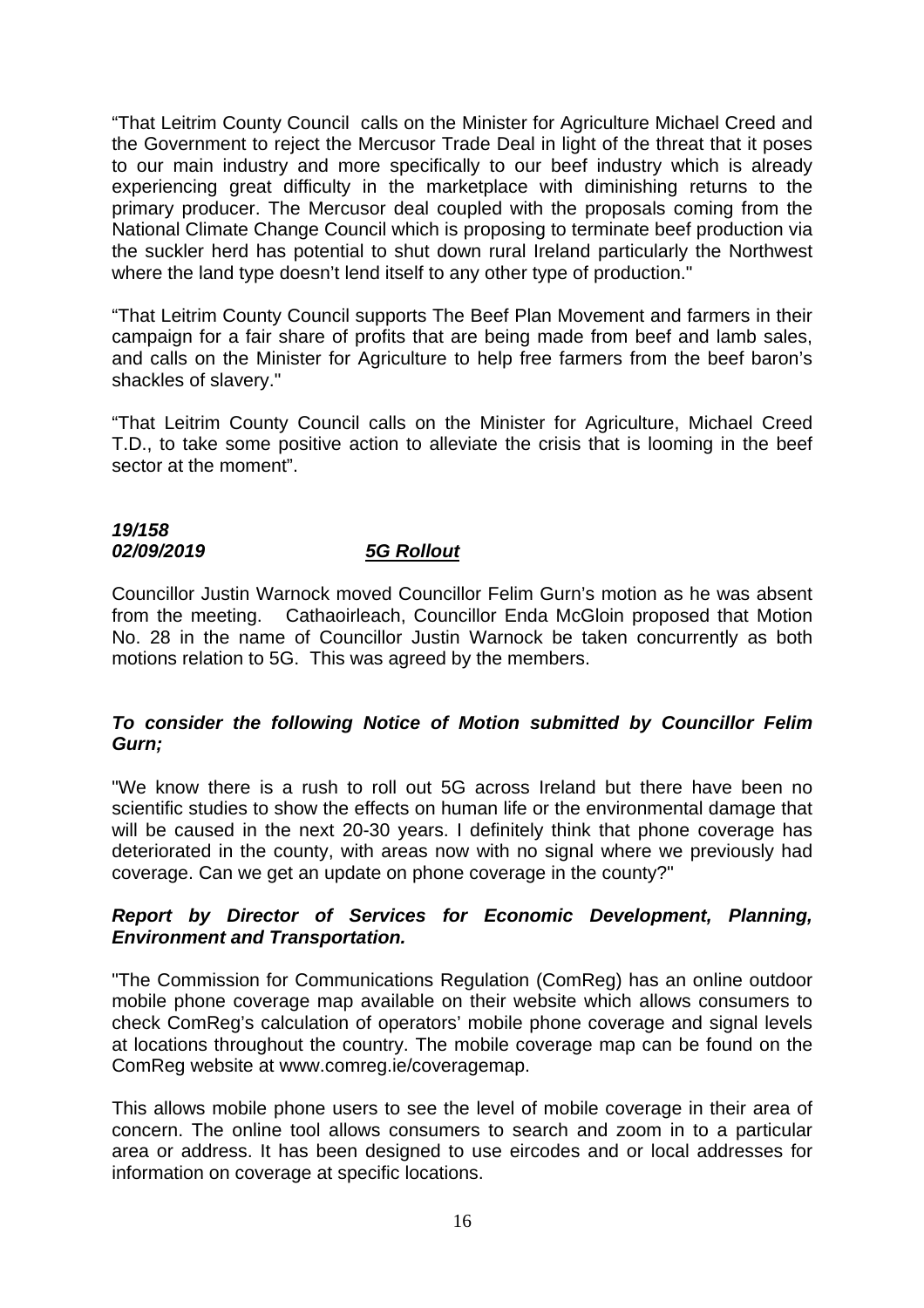The ComReg mobile coverage map has been generated using data provided by the Mobile Network Operators: Eir, Three Ireland and Vodafone and also includes data for the mobile virtual network operators MVNOs (service providers whose services are hosted by the main mobile network operators Eir Mobile, Three Ireland and Vodafone). These MVNOs include 48, Lycamobile, Postmobile, Tesco Mobile and Virgin Media."

#### *To consider the following Notice of Motion submitted by Councillor Justin Warnock;*

"I ask that Leitrim County Council, in exercising its responsibility to protect the environment and the public from harm, and in invoking the precautionary principle in relation to 5G, opposes the testing of 5G, the roll out of 5G, and any action that would facilitate the deployment of 5G in the County, calls on ComReg to deny licensing for its rollout, and calls on the Minister for Communications, Climate Change and the Environment Richard Bruton to establish the facts about the radiation impact of 5G on the environment and human health with reference to global scientific knowledge."

Councillor Warnock outlined his concerns in relation to potential effects of 5G and the lack of information.

Cathaoirleach, Cllr Enda McGloin proposed that the resolution be sent to the EPA as a special dedicated group has been setup to deal with this issue by the Minister for Communications, Climate Change and the Environment.

Councillor Mary Bohan proposed that this resolution be also sent to the Minister for Health.

Councillor Sean McGowan outlined his view that if any planning application in this regard should be put on hold until Leitrim County Council have a clear understanding of the issue.

Mr Joseph Gilhooly advised that in relation to planning issues in this regard a number of exemptions have been introduced by the Minster in 2018. If a development is outside of the exemptions a planning application will be lodged.

Councillor Padraig Fallon proposed that Leitrim County Council call for a review of all developments and infrastructure granted exemption under planning legislation. The number of exemptions of exempted infrastructure is increasing all the time. This was supported by Councillor Mary Bohan.

Mr Lar Power, Chief Executive acknowledged the concerns of people to this issue.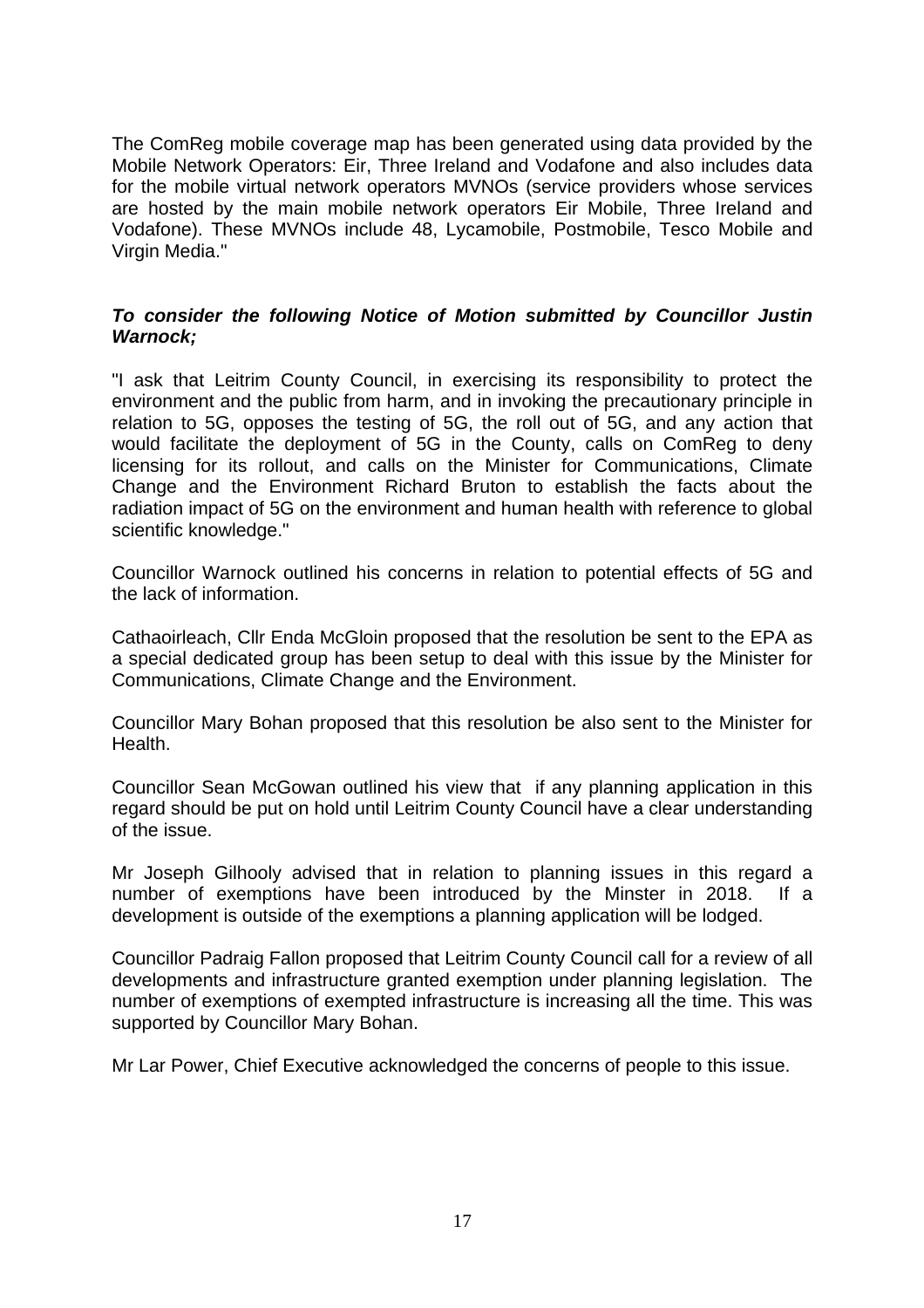#### **Proposed by Councillor Justin Warnock seconded by Councillor Mary Bohan AND UNANIMOUSLY RESOLVED:**

"That Leitrim County Council, in exercising its responsibility to protect the environment and the public from harm, and in invoking the precautionary principle in relation to 5G, opposes the testing of 5G, the roll out of 5G, and any action that would facilitate the deployment of 5G in the County, calls on ComReg to deny licensing for its rollout, and calls on the Minister for Communications, Climate Change and the Environment Richard Bruton to establish the facts about the radiation impact of 5G on the environment and human health with reference to global scientific knowledge."

#### *19/159 02/09/2019 Local Area Hackney Licenses*

#### *To consider the following Notice of Motion submitted by Councillor Padraig Fallon;*

"I propose that that this Local Authority call on the National Transport Authority, The Minister for Transport and his Department to extend the area of operations for Local Area Hackney licenses from 5-7 kilometers to 16 - 20 kilometers."

Councillor Padraig Fallon gave the background to his motion on foot of a number of consultations that have taken place with people applying for local hackney licenses in Leitrim. Councillor Fallon proposed that this resolution be circulated to all Local Authorities.

#### **Proposed by Councillor Padraig Fallon, seconded by Councillor Mary Bohan AND UNANIMOUSLY RESOLVED:**

"That Leitrim County Council call on the National Transport Authority, The Minister for Transport and his Department to extend the area of operations for Local Area Hackney licenses from 5-7 kilometers to 16 - 20 kilometers."

#### *19/160 02/09/2019 EIR*

#### *To consider the following Notice of Motion submitted by Councillor Frank Dolan;*

"I ask the Director of Services if Leitrim County Council have control over EIR in relation to the erection of poles along the public roadside."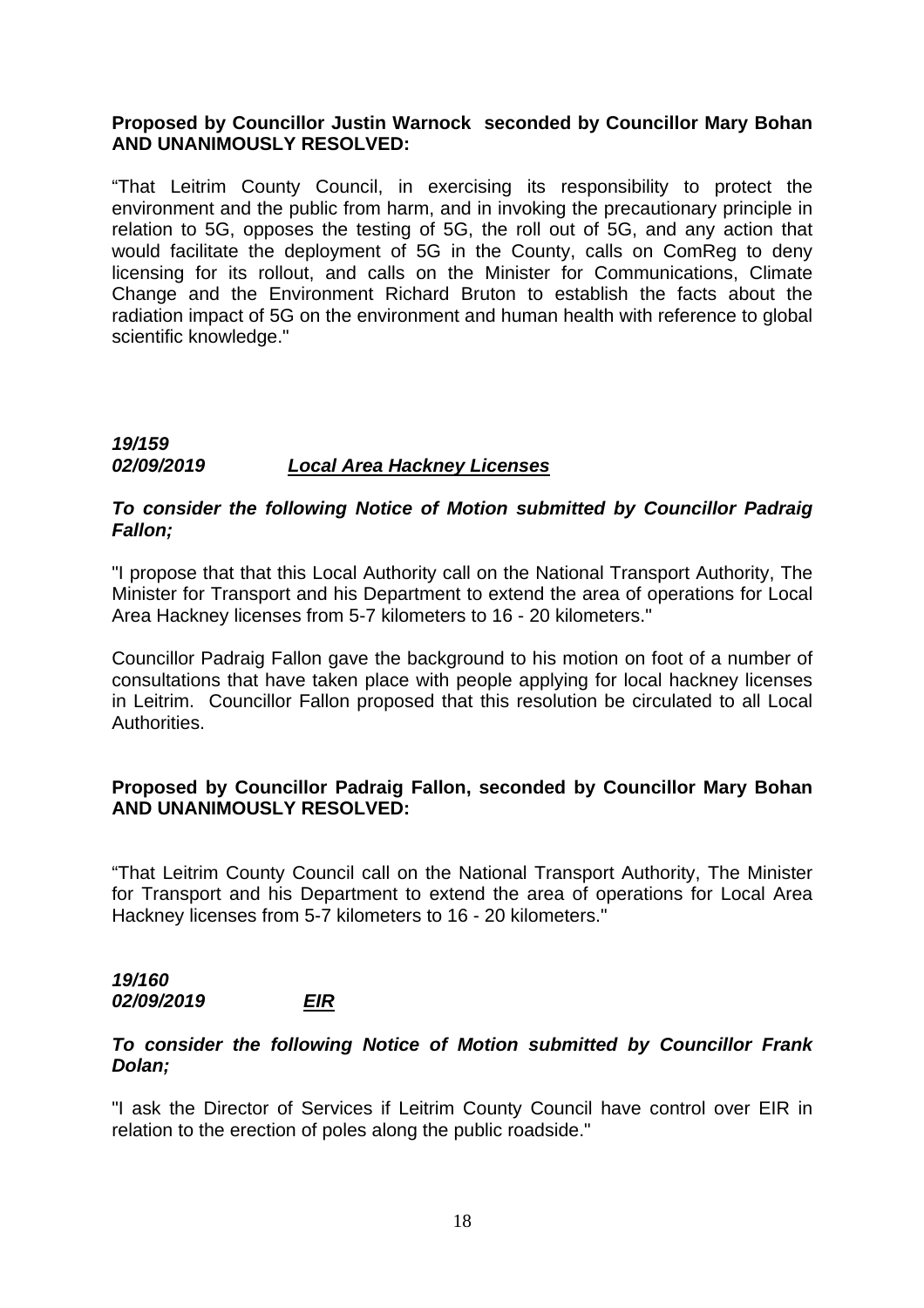## *Report by Director of Services for Economic Development, Planning, Environment and Transportation.*

"The engagement with Eir in regard to location and erection of poles along public roads arises through different scenarios. For example where new developments are occurring a requirement may arise for the developer to underground the services as part of the works while should the Council be realigning a road or footpath the relocation of the services must be agreed with the service provider and relocated at the Council cost. In general replacement of existing poles due to damage or age results in like for like replacement. Should the works relate to service provider led new services the provision of road opening license requirements could apply. Finally, should any of the above generate a road safety hazard at construction stage the developer would be required to deal with the matter effectively."

Councillor Frank Dolan outlined his dissatisfaction with the reply and queried if Leitrim County Council has any control over the erection of poles by EIR.

Mr Terry McGovern A/Senior Engineer said that where poles are replaced like-forlike, Leitrim County Council have no grounds for applying any conditions. When new poles are being erected a road opening license will apply.

Councillor Frank Dolan said that Leitrim County Council should have more control from a safety point of view when poles along public roadsides are being erected.

## *19/161 02/09/2019 Local Link Transport*

#### *To consider the following Notice of Motion submitted by Councillor Sean McDermott;*

"I ask that ask Leitrim County Council engages with Local Link Transport to see if a service could be provided to tourists coming into the county."

#### *Report by Director of Services for Economic Development, Planning, Environment and Transportation.*

"Engagement with Local Link has previously occurred in regard to the servicing of some key towns and villages and the contribution this could play in assisting tourist traffic. Examples of other routes include daily connection between Carrick on Shannon and Arigna Mines and routes to Manorhamilton and Ballinamore etc. Should any particular route or route extension be seen as beneficial and of interest to users this could be pursued with the Local Link Office for consideration in regard to their available resources."

Councillor Sean McDermott outlined the need to ensure services are maintained.

Councillor Enda McGloin proposed that a meeting take place with the Directors of Local link.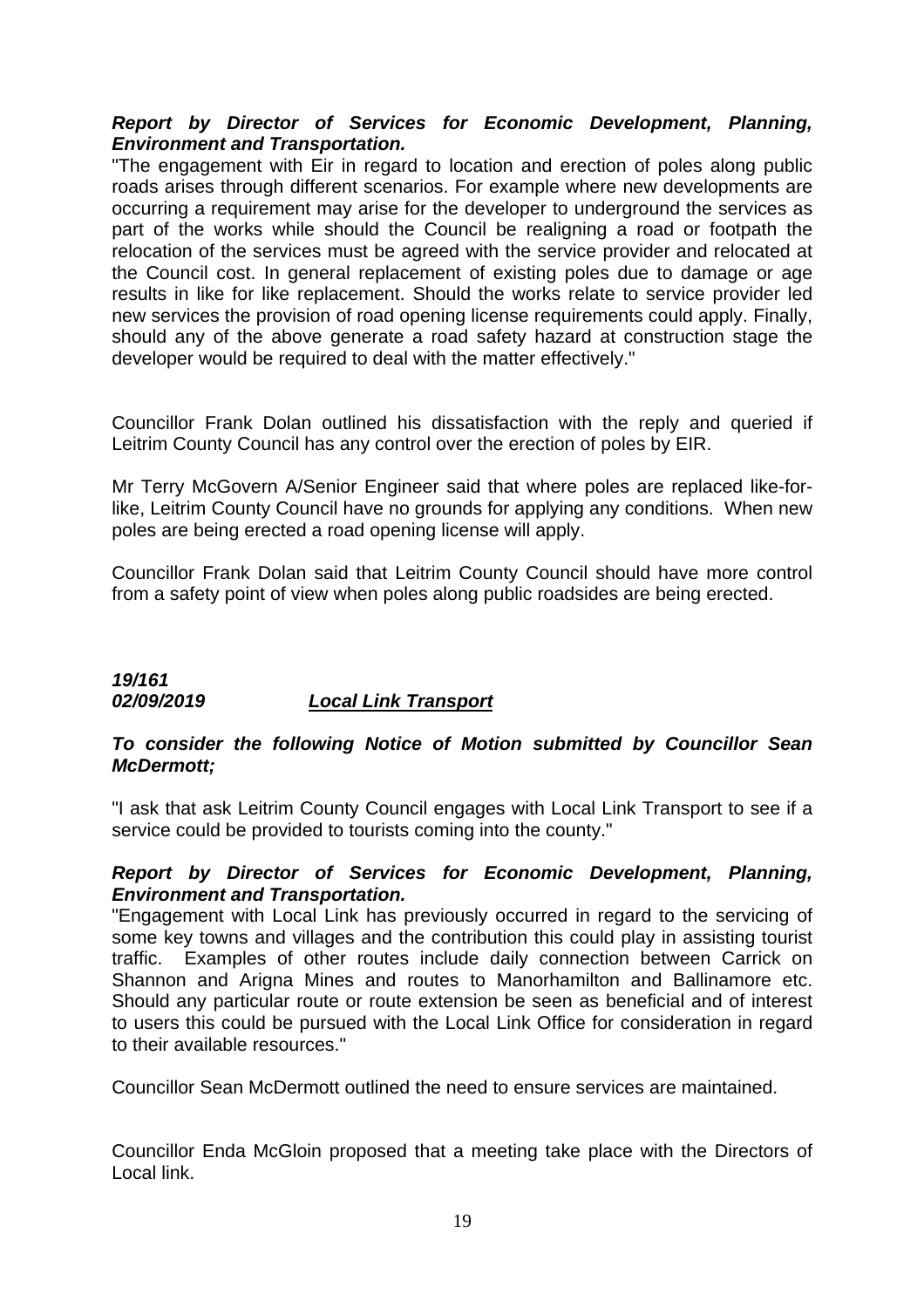# **Proposed by Councillor Sean McDermott, seconded by Councillor Enda McGloin AND UNANIMOUSLY RESOLVED:**

"That Leitrim County Council engages with Local Transport to see if a service could be provided to tourists coming into the county".

# *19/162 02/09/2019 Jadotville in 1961*

#### *To consider the following Notice of Motion submitted by Councillor Finola Armstrong-McGuire;*

"That Leitrim County Council write to Department of Justice calling on the Minister Charlie Flanagan to recognise the bravery and skill of the men of Company A who fought at Jadotville in 1961. Comdt. Pat Quinlan, recommended all 33 men for Distinguished Service awards; this must be carried through with the dignity it deserves. Comdt. Quinlan must be given due recognition for his leadership role; leading a small number, greatly outnumbered by the enemy, to battle end with no life lost. We must show we have learned from these men and give them recognition for the terrible experience which lives with them and their families to this day."

Councillor Finola Armstrong gave the background to her motion and said it is important that these men who fought at Jadotville in 1961 are given recognition for the bravery and skill of the men of Company A.

Councillor Des Guckian said that these men are worthy of praise and honour.

#### **Proposed by Councillor Finola Armstrong McGuire, seconded by Councillor Enda Stenson AND UNANIMOUSLY RESOLVED:**

"That Leitrim County Council write to Department of Justice calling on the Minister Charlie Flanagan to recognise the bravery and skill of the men of Company A who fought at Jadotville in 1961. Comdt. Pat Quinlan, recommended all 33 men for Distinguished Service awards; this must be carried through with the dignity it deserves. Comdt. Quinlan must be given due recognition for his leadership role; leading a small number, greatly outnumbered by the enemy, to battle end with no life lost. We must show we have learned from these men and give them recognition for the terrible experience which lives with them and their families to this day".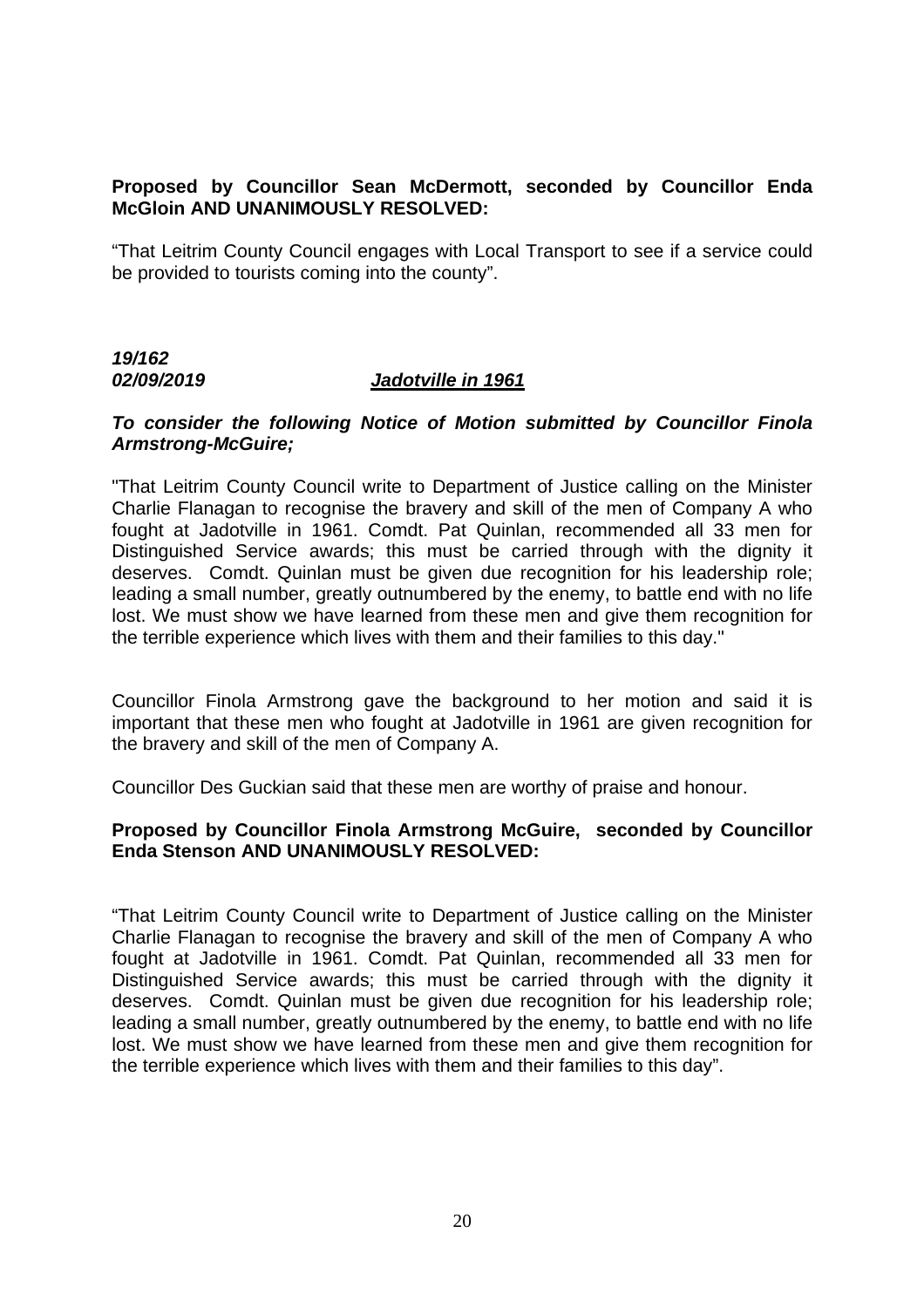#### *19/163 02/09/2019 Wind Farms*

#### *To consider the following Notice of Motion submitted by Councillor Cllr Mary Bohan;*

"I propose that Leitrim County Council call on the Minister for the Environment to introduce a moratorium on the granting of planning permission for new wind farms until such time as the long overdue new guidelines are issued by the Minister."

Councillor Mary Bohan said that various concerns have been raised by residents in Manorhamilton Municipal District in regard to the wind farms and she said it is very important that full discussions and adequate time is given to the public and the Local Authority in relation to the matter.

She proposed that this motion be circulated to all local Authorities, Dail and the Seanad.

Councillor Mary Bohan outlined there are a large number of wind farms in Leitrim and that the proposed new wind farms will be 60% larger in height and positioned on the top of mountains affecting the natural beauty.

Councillor Padraig Fallon said that all local residents will be affected by this. He referred to the health impacts and lack of genuine consultation with residents.

Councillor Des Guckian highlighted issues regarding location.

Councillor Frank Dolan referred to the impact on residents living in the area if the development proceeds.

Councillor Mary Bohan expressed her disappointment with the reply she received at the July meeting to her motion in this regard outlining she had received legal advice that the motion was relevant and appropriate.

Councillor Mary Bohan proposed that Leitrim County Council receive a delegation from concerned residents regarding the proposed Croagh Windfarm at the November Meeting. Councillor Bohan said that she did not force a vote previously on this matter and she noted that a letter from the Minister cannot stop a delegation from the Elected Members.

Councillor Mary Bohan said she was not responsible for the actions of the Chief Executive and she believed that she was doing the right thing.

Mr. Lar Power, Chief Executive advised Members that they have no role to play in the planning process and he outlined that by allowing a delegation to address the Chamber on a proposal, which will probably be the subject of a planning application, could be seen as an attempt to undermine due process. Mr Power informed the Members that if it is decided to accept the delegation he and the Executive will be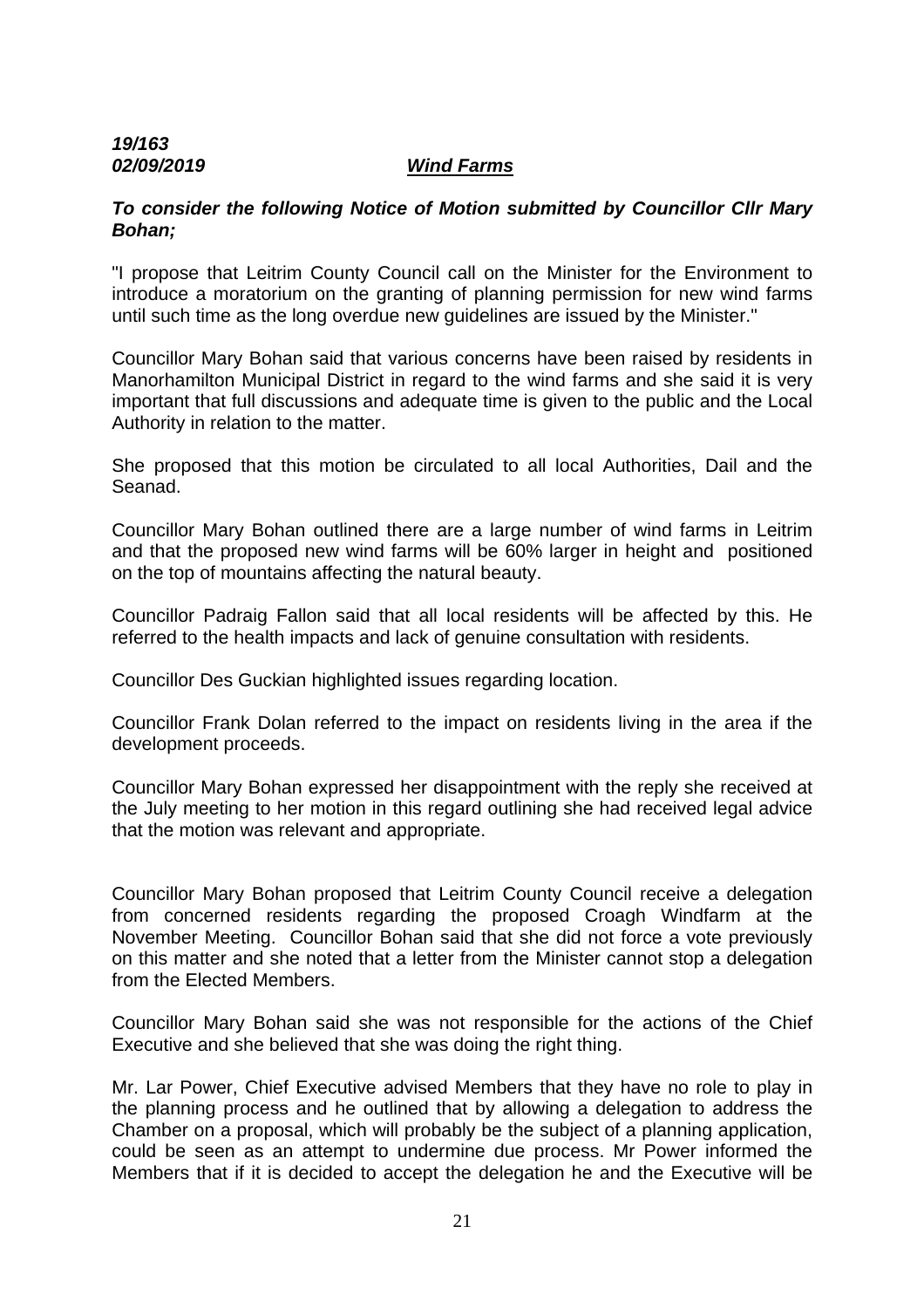withdrawing from the meeting at the point for such a discussion to take place, in order to protect the planning process.

Cathaoirleach, Councillor Enda McGloin agreed that the delegation could be listed on the Agenda.

#### **Proposed by Councillor Mary Bohan, seconded by Councillor Padraig Fallon AND UNANIMOUSLY RESOLVED:**

"That the delegation be received at the November meeting after the statutory items".

#### **Proposed by Councillor Mary Bohan, seconded by Councillor Justin Warnock AND UNANIMOUSLY RESOLVED:**

"That Leitrim County Council call on the Minister for the Environment to introduce a moratorium on the granting of planning permission for new wind farms until such time as the long overdue new guidelines are issued by the Minister."

# *19/164*

## *02/09/2019 Vacant Commercial Properties*

#### *To consider the following Notice of Motion submitted by Councillor Ita Reynolds Flynn;*

"I call on Leitrim County Council to consider reviewing its decision to impose a 25% surcharge on vacant commercial properties in Co Leitrim in 2018.

Can the Head of Finance provide the following information; how many properties have been issued with the vacant premises rate of 25%, if the premises has been closed for a number of years and cannot be leased, how is the rateable amount decided and what do you envisage the amount to be collected for the year with this scheme?"

#### *Report by Head of Finance & Water Services*

"1,089 commercial rate payers were issued with Rate Demands in March, 2019. The 1st moiety (50% of the total rate demand) was due for payment with the issuing of the rate demand and the 2nd moiety (the remaining 50% of the total rate demand) was due from 1st July, 2019.

The 2019 Budget provided for an amendment to the Vacancy Write-off Scheme, whereby Leitrim County Council will grant a maximum write off equivalent to 75% of commercial rates invoiced during 2019 for vacant commercial rates properties, subject to the standard conditions of the scheme being in place. Therefore, with effect from 1st January, 2019 vacant properties are no longer eligible for a 100% Vacancy Write Off. The purpose of the amendment to the Vacancy Write Off Scheme is to encourage property owners to re-let or address their vacant commercial premises across the county and particularly within our Towns and Villages.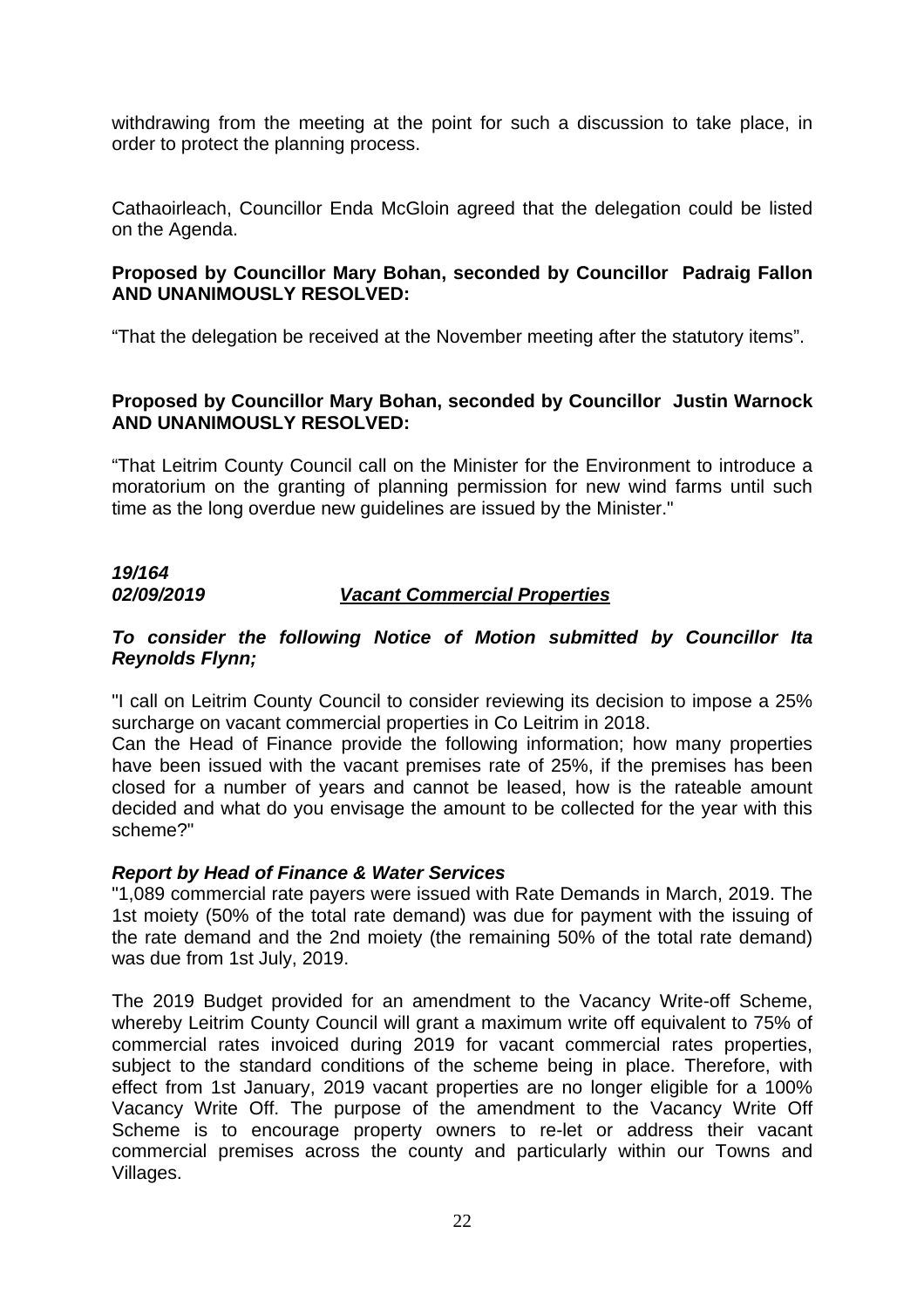There is no provision to amend the scheme retrospectively for 2019 and owners of vacant rated commercial properties are obliged to pay the 25% of the total rate demand for their property in 2019.

As Leitrim County Council are not aware of the current status of all commercial premises throughout the county, reminder letters were issued to all commercial rate payers in July, 2019 notifying rate payers of their obligation to pay their commercial rates together with information on the amendment to the Vacancy Write Off Scheme for 2019. It is a matter for the individual property owners to contact the Finance Department if the property in their ownership is vacant and to submit a full completed application form for Vacancy Rates Adjustment together with all of the relevant supporting documentation. The processing of the Vacancy Rates Adjustment applications will be completed in Quarter 4,2019. The property owner is obliged to pay the balance of 25% of the total rates demand for the year.

At this early stage there is no definitive estimate of the amount of income that will be generated. However this initiative was not introduced to raise income, but rather as a regeneration measure to change behaviour and address the commercial vacancy rate within County Leitrim which is one of the highest nationally, thereby regenerating and improving the presentation of our Towns and Villages."

Councillor Ita Reynolds Flynn gave the background to her motion and called for a review of the decision to impose a 25% charge on vacant commercial properties in 2018.

Mr. Lar Power, Chief Executive outlined that this initiative was not introduced to raise income, but rather as a regeneration measure to change behaviour and address the commercial vacancy rate within County Leitrim which is one of the highest nationally, thereby regenerating and improving the presentation of our Towns and Villages.

Cathaoirleach, Cllr Enda McGloin noted that a new Bill has been passed in relation to rates.

Mr. Power said that the details of the Bill have not yet been notified to the Local Authority.

*19/165* 

#### *02/09/2019 Narrow Gauge Rail Line*

#### *To consider the following Notice of Motion submitted by Councillor Enda Stenson;*

"With tourism being our only positive outlook on the creation of further employment, what is the possibility of again looking at the prospect of laying the Narrow Gauge Rail line, from Dromod through Mohill and on to Belturbet, with a green way alongside the track. This is a very successful tourism venture right across Europe, and has to be worth at least exploring this venture. Funding, I'm sure, would be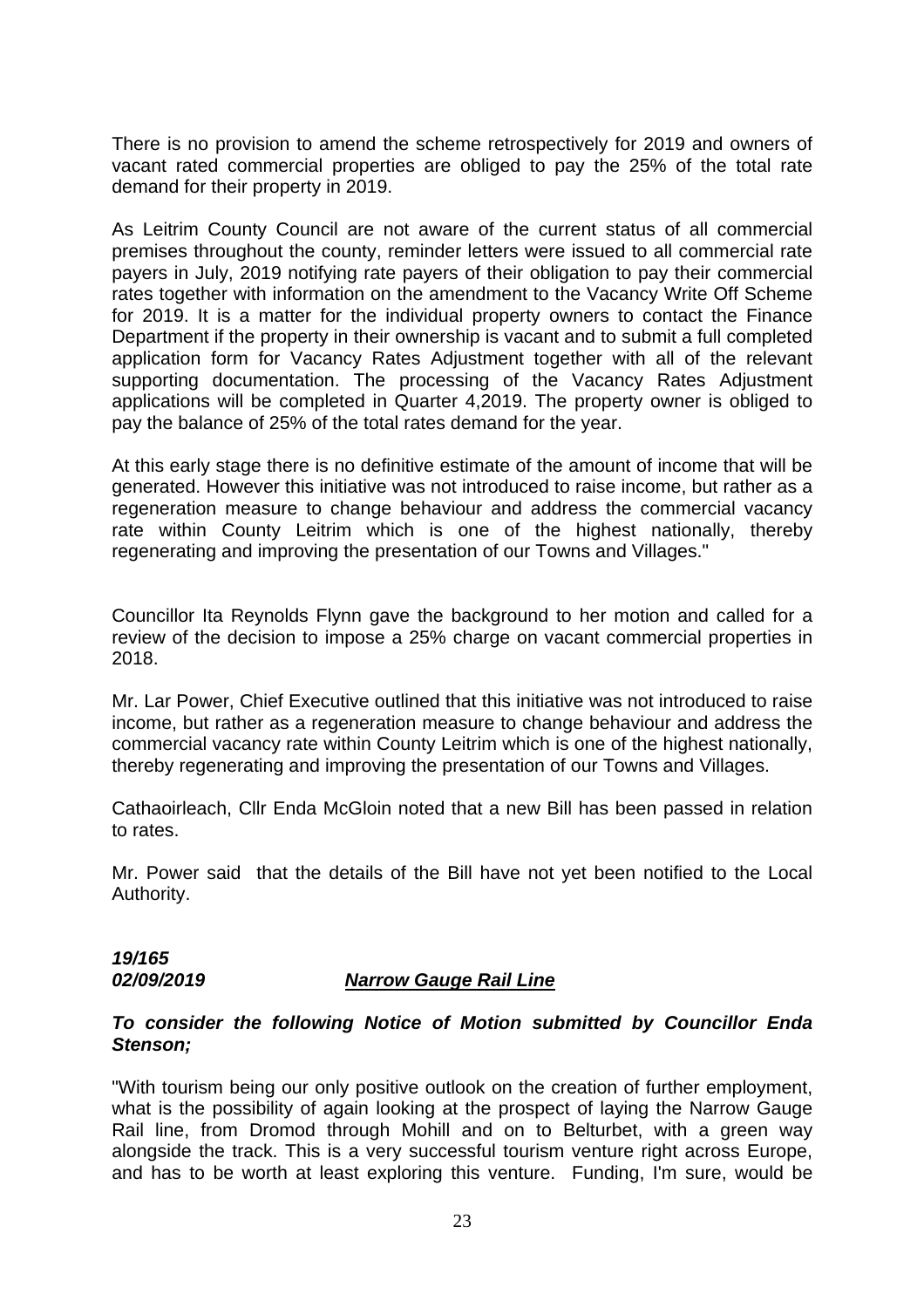forthcoming for a project such as this."

## *Report by Director of Services for Economic Development, Planning, Environment and Transportation.*

"The Council continues to work closely with Cavan County Council in the pursuit of the development of a greenway along the Cavan Leitrim Railway line. This greenway would facilitate cycling and walking. However, there are no prospects for renewal of the actual narrow guage line which would appear to be suggested in this motion. Such an imitative would be extremely costly both in terms of capital expenditure and operationally and as a consequence there are no plans to examine such a project at this time."

Councillor Enda Stenson gave the background to his motion.

Councillor Sean McGowan supported this motion and said he would love to see this project in operation and queried if it would be viable and who would be responsible for its operation.

Councillor Thomas Mulligan said he would be delighted to see such a project in operation and outlined that a feasibility study had been already carried out on this.

Mr Joseph Gilhooly said Leitrim County Council continues to work with Cavan County Council in regard to the development of a greenway along this narrow gauge line.

#### *19/166 02/09/2019 Carrick-on-Shannon to Ballinamore Water Mains*

#### *To consider the following Notice of Motion submitted by Councillor Caillian Ellis;*

"I propose that Leitrim County Council write to Irish Water insisting that the water mains from Carrick-on-Shannon to Ballinamore be replaced in full as there is a leak or burst pipe on this mains every week."

Councillor Caillian Ellis said that the water mains from Carrick-on-Shannon to Ballinamore should be replaced.

Mr Vincent Dwyer, Head of Finance said he was happy to support this and said that in 2020 this should be progressed to Castlefore.

#### **Proposed by Councillor Caillian Ellis, seconded by Councillor Gerry Dolan AND UNANIMOUSLY RESOLVED:**

"That Leitrim County Council write to Irish Water insisting that the water mains from Carrick-on-Shannon to Ballinamore be replaced in full as there is a leak or burst pipe